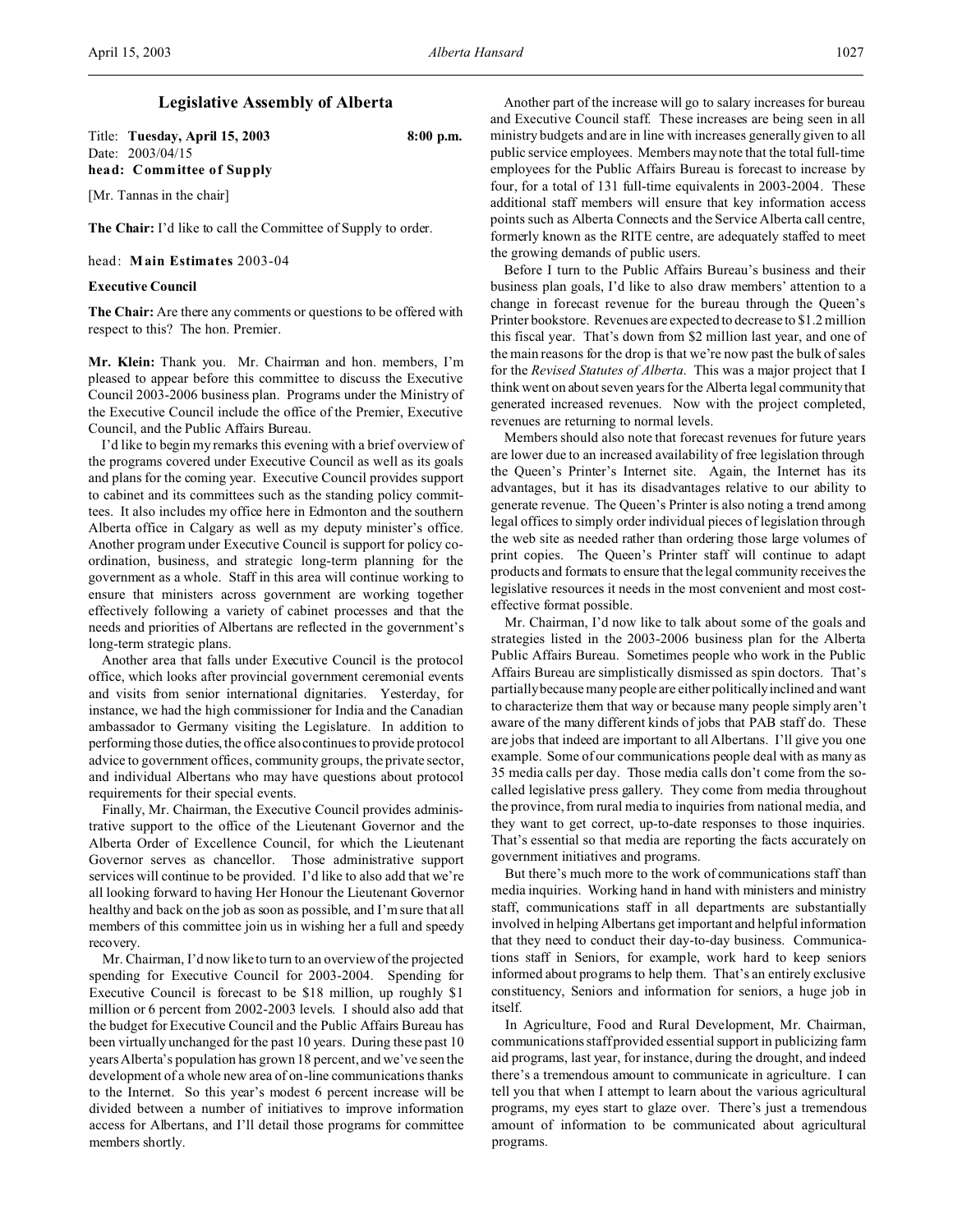In Children's Services I'll give you another very good example. Communications staff were directly involved in organizing and hosting the annual Great Kids awards. This is a program, Mr. Chairman, that honours young people who make outstanding contributions to their communities.

In Transportation we hear the ads and read the results of the press releases on a daily basis. Communications staff work hard to promote highway safety. It's a day-to-day issue. In Sustainable Resource Development communications staff are at the front lines when Albertans need to know about forest fire activity. Indeed, they're right there with the forest firefighters.

### *8:10*

In Learning communications staff assist with the promotion of available scholarship programs and other financial aid, to name just a few of the things that are dealt with under Learning. In Government Services communications staff help out to promote and raise awareness of consumer protection laws and rights. In Environment communications staff are a vital part of the work Environment does to promote energy conservation in Alberta and to tell Albertans about all of the programs that are carried out under the Department of Environment. So these are just a few examples of the value and expertise that the people of the Public Affairs Bureau bring to the job of communicating with Albertans.

The three core businesses for the bureau include helping government ministries communicate with Albertans, providing Albertans with two-way access to government, and publishing and selling Alberta's laws and other materials. Under core business one, an initiative that will receive new funding is the creation of a corporate communication strategy for the government. This strategy will ensure that public information programs are co-ordinated across government and that Albertans are getting the information they need about the programs and services that affect them. The initiative includes efforts to ensure that government communications reach diverse Alberta audiences such as youth, new immigrants, multicultural communities, persons with disabilities, and rural Albertans.

The initiative also involves a cost-effective and co-ordinated advertising plan to ensure that Albertans know how to access information about important government initiatives, programs, and services. In conjunction with this initiative bureau staff will also begin work to revise the corporate visual identity for the government, and this will be the first update for the visual signature in over 30 years. Don't ask me what that signature is going to look like at this particular time, because they're still working on it, and God forbid that I should be involved. Thirty years. It's maybe time for a change. The current plan, of course, is to have the updated signature ready to coincide with the 2005 centennial year.

So when you look at the very wide range of communications programs that take place across government every year, it's easy to understand the need for ongoing improvements to communications co-ordination.

Mr. Chairman, the allotted time for my portion of this debate doesn't allow me to list all of the areas covered by government communications activities, but I can tell you that they cover virtually every Alberta government program and service offered to the public including health care; Alberta's learning system; support programs for farmers; services for children and families; economic and fiscal updates; infrastructure, roads, and capital spending; crime and safe communities; seniors programs; workplace safety; parks and sustainable resources; and security issues and emergency preparedness. While the content of programs and services being communicated may vary, the goal of the communications is always the same, and that goal is to ensure that Albertans can quickly and easily access the information they need about those government programs and services that matter most to them, whatever they may be.

That's why another portion of this year's funding increase will go to ensure that key information access points are able to keep pace with growing public usage. For example, dollars will go to help improve services offered to Albertans through the toll-free Service Alberta centre, as I mentioned earlier, formerly known as the RITE centre, and the toll-free phone and e-mail services through Alberta Connects. While members of the committee may be familiar with Alberta Connects, Service Alberta, formerly the RITE service, will be a new term. In fact, the RITE telephone centre has been renamed since this committee last met, and members may know that Service Alberta is a combination now of telephone and on-line information resources designed to answer Albertans' questions about the government programs they use most often. The former RITE telephone centre is offering Albertans the same high-quality service under its new name. We know that the service is popular because the Service Alberta operators handle approximately 1.1 million calls each year. Another 5.4 million callers use the direct-dial option to complete their calls. So this gives you some indication as to the number of inquiries and the number of people who are phoning in to find out about government programs and services.

The Alberta Connects service is also growing. Last year it received over 20,000 calls and 17,000 e-mail requests for information on a number of initiatives including farm drought assistance, the heritage fund survey, climate change public consultation, and the new Traffic Safety Act. Work will begin this year to increase the speed and efficiency of both the Service Alberta call centre and Alberta Connects so that Albertans can find the information they need even faster. Efforts will also begin to increase public awareness of these valuable information resources.

Increased funding will also be used to improve the Alberta government home page. This time last year I remarked to this committee that Internet usage in Alberta was growing rapidly, and I think it's safe to say that the trend shows no sign of slowing down. The Internet has become an integral part of any public communications initiative. Members might be further interested to know that hits to the Alberta government home page have almost doubled from a year ago to more than 12 million in 2002-2003. The government web site is an important source of news and information for Albertans and allows them to respond and ask questions of their government. The site has played a central role in addressing the government's implementation of health reform, recommendations and communications around the G-8 summit in Kananaskis last summer, and of course our position on the Kyoto protocol last fall. So all of these statistics underscore the importance of continued efforts to make sure that the government home page provides the information resources Albertans increasingly expect to find.

Work will continue to make sure that the home page meets public needs. Initiatives this year will include looking at ways to make it easier for the visually impaired to access the page. A facility will also be added to the government home page that provides consolidated listings of public consultations taking place across the province so that Albertans can learn about and participate in the various consultation opportunities.

The Internet is also playing a role in communications planning for the Queen's Printer bookstore, which is the third and final bureau core business I'd like to discuss today. As I mentioned earlier, Albertans are making increased use of free legislation materials through the Queen's Printer web site. Queen's Printer staff will continue their efforts to improve service available through the Queen's Printer web site. This includes the initial steps to publish the *Alberta Gazette* free and on-line. This will not only increase free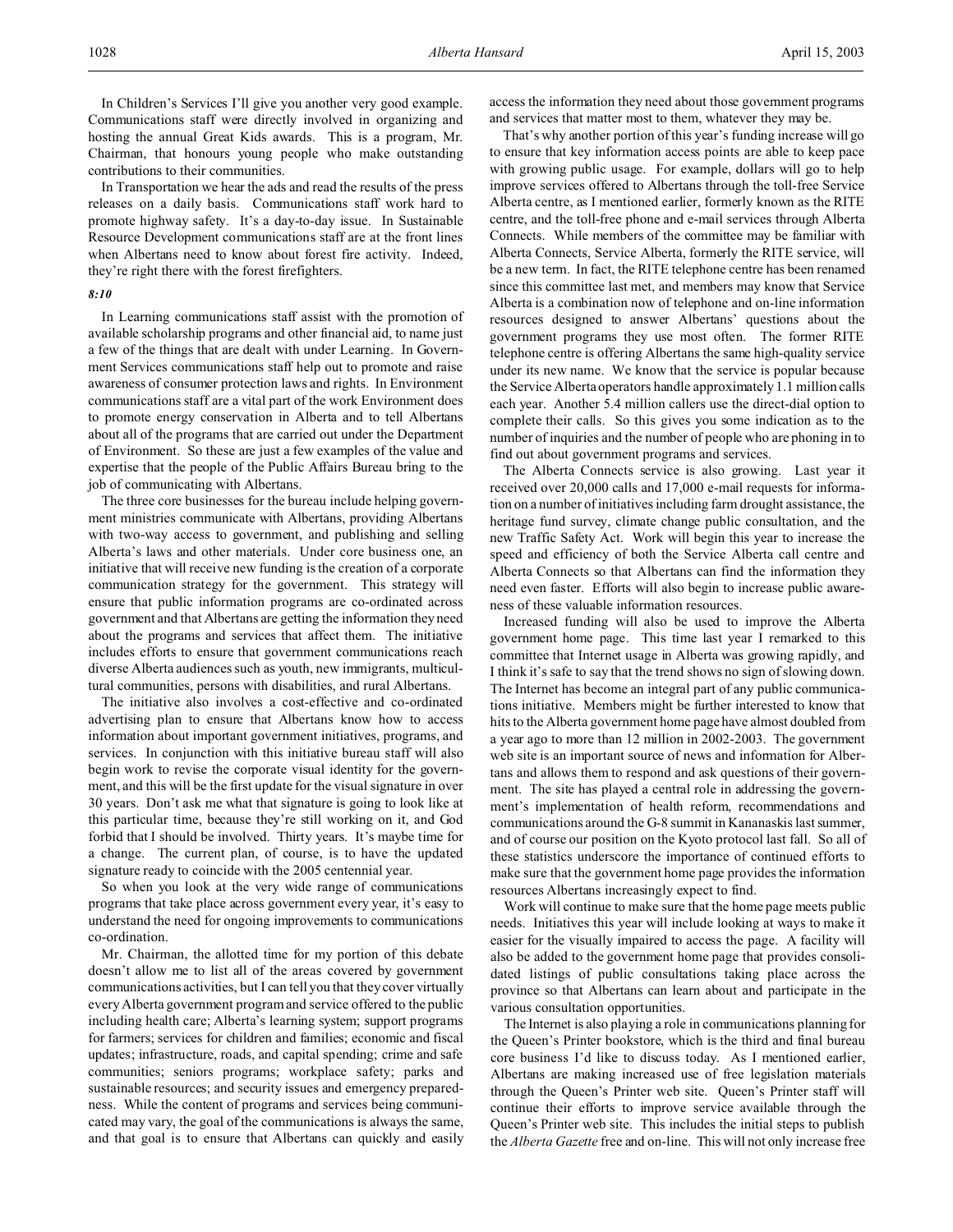public access to information; it will also reduce administrative and print expenses for the government.

So, Mr. Chairman, that concludes my introductory remarks on Executive Council's business plans for 2003 through 2006. Thank you.

**The Chair:** Before recognizing the hon. Member for Edmonton-Ellerslie, I'd ask the committee if we could have your consent to briefly revert to Introduction of Guests.

[Unanimous consent granted]

## *8:20*head: **Introduction of Guests**

**The Chair:** The hon. Member for Edmonton-Beverly-Clareview.

**Mr. Yankowsky:** Thank you, Mr. Chairman. I rise to introduce to you and through you to this Assembly the 9th Hermitage Scout group. They're from my constituency of Edmonton-Beverly-Clareview, and they are here to tour the building and to observe the sitting this evening. They lucked out because the Premier is here with us this evening, so it is quite an honour for them to be here. The group consists of eight group leaders, and they are James van Lieshout, Teresa Black, Brett Symington, Lori Symington, Brent Galipeau, James Toupin, Lisa Wickman, and Steffni Ault. There are also some helpers, Stacie Reinhart and James Galipeau, as well as 14 Scouts and Cubs. They are seated in the visitors' gallery, and I'd like them to rise at this time and receive the very warm welcome of this Assembly.

**The Chair:** The hon. Member for Edmonton-Meadowlark.

**Mr. Maskell:** Thank you, Mr. Chairman. It gives me great pleasure to rise this evening and introduce to you two constituents of mine Mr. Brock Comartin and C. J. Stav. Brock is one of those great Albertans who is very generous with his time as a volunteer. At this time he's volunteering as a Big Brother, and his little brother is C. J. Stav. Would Brock and C. J. please rise and receive the warm welcome of this Legislature.

head: **Main Estimates** 2003-04

**Executive Council** *(continued)*

**The Chair:** The hon. Member for Edmonton-Ellerslie.

**Ms Carlson:** Thank you, Mr. Chairman. I'm happy to have an opportunity to participate once again this year in the budget debate on Executive Council. I'd like to thank the Premier for his opening speech and would like to add the Official Opposition's wishes for a speedy recovery for the Lieutenant Governor, as the Premier stated earlier in his comments.

Interestingly enough, in his opening comments the Premier talked about people sometimes viewing the Public Affairs Bureau in simplistic terms, and I would like to reassure the Premier, the chairman, and all of the staff from the Public Affairs Bureau that we never underestimate them. There is nothing simple about being a spin doctor for this government; I'll tell you that. Like I said last year, if we could just have the amount of people and these exact people who are here tonight for one month, Mr. Premier, you'd be in trouble. I'll tell you that much. Just for one month is all we need them, never mind all of the rest of the people in that staff.

all it would take, and we'd see some significant changes. They're good. They're going to make us look really good; I'll tell you that much. Look at what a great job they've done over here. Look what they had to work with. I know who to trust in this government, and it's the public servants. As often as the Premier says, "Trust me," it's them I trust. That's where my money goes. They do a great job. The Provincial Treasurer doesn't like those comments, but it's

very true. They do an amazing job. Just take a look at what they did with this latest advertising campaign about the budget, Mr. Chairman. We see ads about something that isn't really talked about in the budget at all, and that's the paying down of the debt. We see fancy charts, no graphs. Graphs were pretty good because they represented all the spending, and now we see charts in there that take some poetic licence with scale. They're interesting to look at and a very good example of what this Public Affairs Bureau can do. But I don't want to talk about the Public Affairs Bureau too long, Mr. Chairman, because I know that my colleague for Edmonton-Riverview is chomping at the bit to get into that particular topic.

**Ms Carlson:** Absolutely. Loan them to me for just 30 days. That's

What I would like to do for about approximately the first half hour this evening or at least 20 minutes of it is focus on the Premier's talk about Executive Council's role in policy co-ordination and strategic planning. I would like to ask him some questions about parliamentary reform and fiscal management systems that we don't see this government going in the direction of. We certainly would like to see what his comments are in terms of why this government doesn't put them into their strategic planning process. We think that one of the biggest problems with the system is the system itself and that with a little democratic renewal we could see some way better legislation and perhaps some better planning processes put in in the long run on a strategic basis and start to build more trust in the electorate for politicians, for politics, and for the system.

The first one I'd like to talk about is free votes. We had a little taste of that last night and today in question period, and we saw a little bit of the Government House Leader trying to throw his weight around, but I would like to have the Premier's opinion on free votes in general, about initiating them to a greater degree. Not on money bills, because I understand that the government needs to have some solidarity around budget issues, but most of the other legislation that hits this Assembly, particularly with this big of a majority of government members, would I think face some healthy tests and healthy review if we had a freer process in the Assembly. I know that the Premier talked today in his media availability about five minutes from each member in this Assembly on most subjects being too much time, but it is important, I think, for members of the public and members of the opposition to have some understanding of how the decisions were made for bills being brought in and not only what cabinet thinks of them but also what members who support the government's position who are not in cabinet think about it, in five minutes if that's what you want to allow.

So a random selection, maybe two or three people, five minutes each, explaining how the government got to their decisions and their position in an open and accountable manner and then allowing for more free votes within the system. It doesn't matter now when you've got such a big majority, but it could be helpful to your members in the long run. You could never face the challenge on the doors from us or any other opposition to talk about caucus whips and party solidarity and party discipline. To be able to say that we have lots of free votes in this Assembly on key, critical issues I think wouldn't be a bad idea. So if the Premier for a few moments could tell us what he thinks about that.

**Mr. Klein:** I'm going to hold you to that.

**Mr. Klein:** Well, the question, Mr. Chairman, was relative to free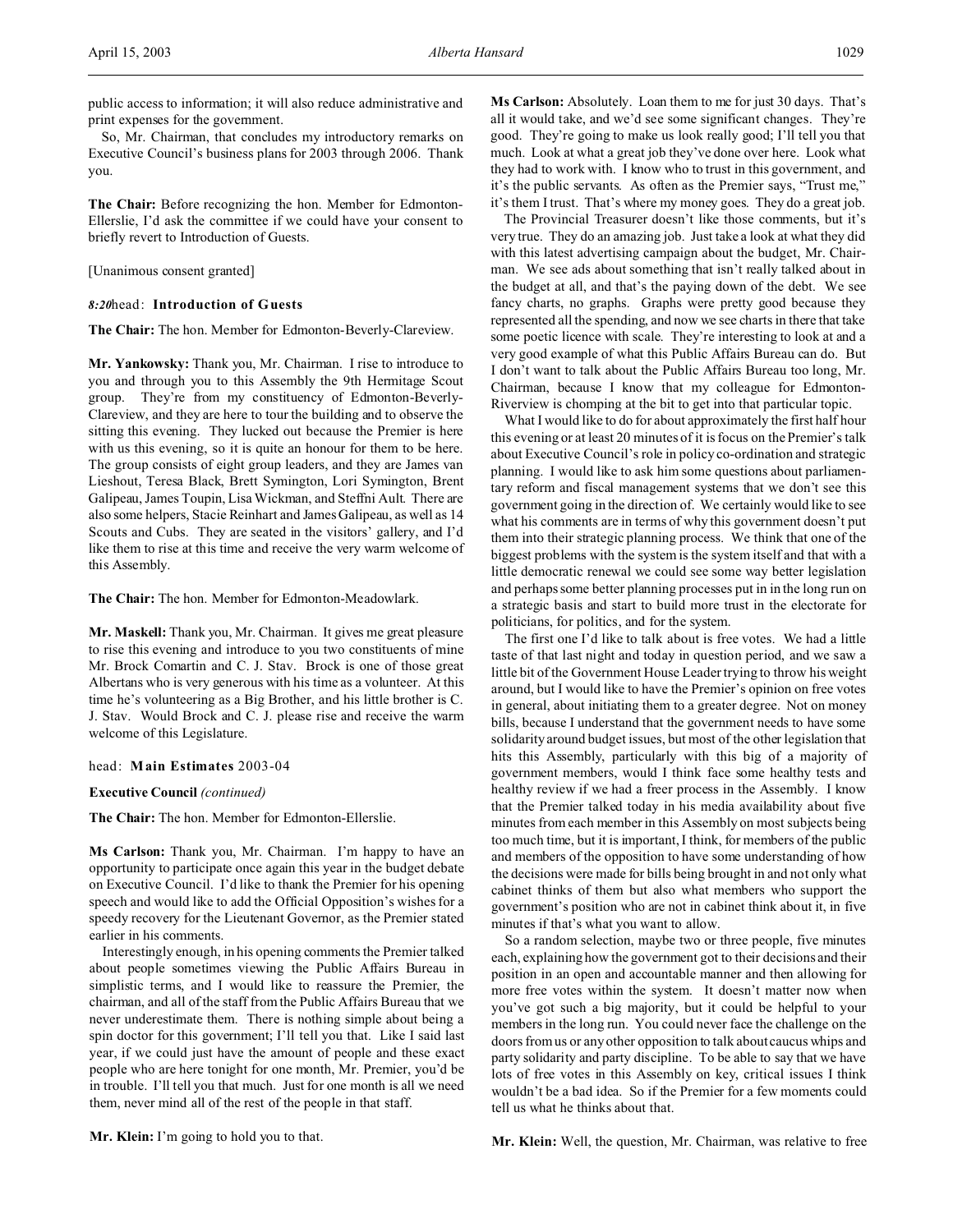votes, which has absolutely nothing to do with my budget, but I guess it has something to do with politics and the way government conducts itself. I would remind the hon. member that there was a free vote not so long ago.

### **An Hon. Member:** Two years ago.

**Mr. Klein:** Two years ago? Only a few days ago, and that free vote was a vote on the firefighters' bill, a private member's bill which was passed by this Legislature and a good example of a free vote on a bill that turned out to be a productive and worthwhile bill and an exercise that was a good exercise. I'm glad that the opposition members voted freely along with government members in support of that particular bill.

Mr. Chairman, if the hon. member is talking about the resolution relative to the Electoral Boundaries Commission, I will explain what I explained in question period today, that contrary to the statement that was made by that hon. member, the Member for Edmonton-Ellerslie, I do not run an autocratic or dictatorial caucus. That's not my style. Basically, when we sit down as a government to discuss an issue, a difficult issue, we say: okay; what is the consensus of caucus? On this particular issue not everyone was pleased, but we were given advice, good advice, that we would likely not get anything better by conveninganother commission to conduct another electoral boundaries review. Some members, however, are adamant in their opposition to this, and that's fair enough, and we said: feel free, then, to vote according to your conscience and according to the wishes of your constituents. That indeed is going to be done and was done relative to the resolution and I suspect will be done relative to the legislation when it's introduced and finally debated.

## *8:30*

So, Mr. Chairman, free votes are something that we condone and we encourage if the situation is right and if there's a caucus consensus that there ought to be a free vote. I don't tell caucus. I don't tell these members, "Well, we're going to have a free vote on this" or "Damn it, we're going to ram this through. This is a government bill, and you're going to vote for this or else." That's not the way we operate. We operate freely. I don't know how, as I said before, the Liberal caucus operates, nor do I want to know. I don't want to be a fly on the wall relative to the Liberal caucus, but I can tell you that I have known of some leaders of the Liberal Party who have said: you vote this way or you're out of here. Right. I get that from former members of the Liberal party, and that's: it's either my way or the highway, and you vote my way or you get out of here. Well, that's not the way I operate. Maybe it's the way they do, but it's not the way I operate.

**Ms Carlson:** Mr. Chairman, I'd like to thank the Premier for his comments. Of course, we expect all private members' bills to be free votes. My comments were more general in relation to government bills, but we certainly got his political answer for this evening. I would like to remind the Premier that he's the one who told me – and it's listed in his documents – that this department deals with policy co-ordination, business, and strategic long-term planning. So democratic renewal and long-term planning and strategic directions are the context within which I'm asking these questions. I'm not asking them specific to any one particular instance in the near future or the near past but in general in terms of looking at where this government is headed for a strategic direction in the future.

My next question is on MLA working committees. We've talked for a long time in this Assembly about improving the system by having all-party committees, and I know that there is at least a little support for this concept on the other side of the House here. We think that all-party . . . [interjection] Well, perhaps it is only one or two people who occasionally have a fleeting thought that it might work, but I think that there is some evidence to indicate that all-party committees have not been unsuccessful in this House in the past. I know that over the past 10 years I've sat on a few of them. I don't think Public Accounts works very well at all, but I think the Heritage Savings Trust Fund Committee has worked very well, and I think that that's a committee where you can see that on occasion opposition members bring something to the table in terms of new ideas, in terms of different perspectives on looking at things, in terms of ways to work co-operatively.

Now, I don't think any minister or committee chair in that committee has ever been sandbagged by an Official Opposition member while I've been here. We have tried to work co-operatively. We know out front that we're not going to win any votes, but we also know that if we work in a co-operative fashion, we can have some say in what happens, that we can have some opinions brought to the table that might not otherwise be heard by government, and that is a healthy way to run a government. It just makes you guys better. It makes you stronger in the long run and gives the people a better government.

So we are strongly in support of MLA working committees that would be all-party committees because we think that they would help with accuracy and efficiency of government programs. It would also speed up some of the discussions that we have in the Assembly. If you share the information with all members, members agree on what the contentious issues are and set those aside for dealing with in the House, work through some of the smaller issues, you get a better piece of legislation and you get better ideas, and there's nothing wrong with doing that, we think.

A lot of people think that Official Opposition members have access to detailed background on bills and legislation coming forward in this House. That isn't the case. If we work with a cooperative minister, we get briefings on bills. On private members' bills often the members will give us briefings, but otherwise we hardly get any information at all. In fact, members of the general public often have greater access to information than we do. If we're informed about the issues, it makes the debate more relevant, more important, and certainly more interesting. So we think that that would be a very good idea. We think that this strengthens the role of MLAs in general and certainly think that it would be a good idea.

Perhaps, Mr. Premier, you would think about looking at it in terms of one standing policy committee. Add one or two opposition members, and see what happens. Try it for one session. What would be the harm in that? If we see better legislation, if we see more streamlining, if we see more co-operation, if we see up front the setting aside of the contentious issues for debate in here, I think we're going to see a better working government. So if we could have your comments on that.

**Mr. Klein:** Well, Mr. Chairman, the hon. member brings up a very interesting comment. Again, this has absolutely nothing to do with my budget, nor does it have anything to do with the business plan of Executive Council or the Public Affairs Bureau. Again, it has something to do with the traditions of the Legislature, of parliamentary tradition.

I'm not trying to inflate the importance of government, but the simple fact is that under the system we have, people elect individuals who belong to a particular party. If those individuals have more than the individuals who belong to another party, then they form the government and they in turn are charged with developing policy and delivering programs and services. That is the parliamentary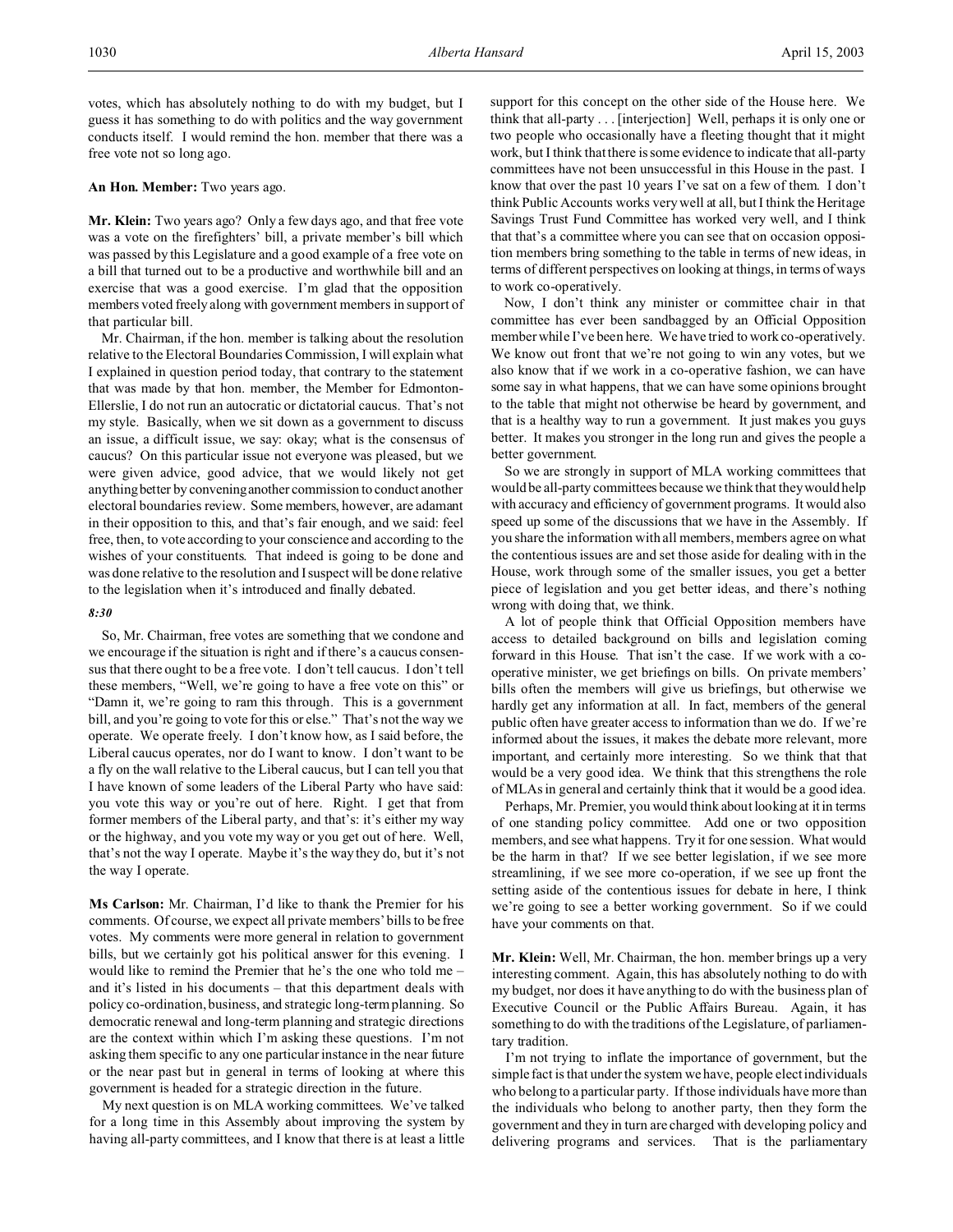tradition. You have the government, and you have the opposition. The government is charged with developing policy, and part of that policy development includes the standing policy committees, committees that go through in detail issues surrounding a particular proposal or a particular piece of legislation or regulation or program that might be proposed by an MLA or a special interest group or indeed just an individual to really vet in a responsible way the pros and the cons of a particular program, service, policy, or regulation and bring recommendations to cabinet. That is the role of government. That's why they were elected to government and not to the opposition, so that they could develop policy, and that is consistent with the traditions of parliament.

Now, if the opposition wants to amend and reshape the way the parliamentary system works not only in this province but in Canada, then I would suggest that they go about it another way. There are various parliamentary conferences, I understand, to which members of the opposition are invited. Perhaps they can stand up and say: we need a change in the parliamentary system in Canada. Tell that to the Prime Minister. Start right there at the top, you know, and change the parliamentary system in Ottawa. You can start by promoting an elected Senate. You know, that would be a good step. If you want to change the parliamentary system here, then I would suggest that you use the proper and appropriate forum to do that and not this Legislature, particularly not the business plan of Executive Council.

**The Chair:** The hon. Member for Edmonton-Riverview.

## *8:40*

**Dr. Taft:** Thank you, Mr. Chairman. My questions are relating to the budget specifically and the increase in the budget numbers. I'm looking here at last year's set of business plans, Budget 2002 business plans, and on page 155 it actually lists expenditures for the last few years and targets for the next couple of years. The target for ministry expense for the combination of the Executive Council and the Public Affairs Bureau in 2002 for the 2003-04 year was just a hair under \$15 million, \$14,994,000. What we're seeing here in a budget proposal – and the Premier can correct me if I've made a mistake here – is that rather than coming anywhere close to that target, say \$15 million, we're just a hair over \$18 million, which is, well, a substantial overshooting of the target. I'd say about a 20 percent overshooting of the target in one year if I'm doing the math correctly in my head. I'm wondering if the Premier has any comments on why the target for this year that was set out last year is being overshot by such a large amount of money.

**Mr. Klein:** Mr. Chairman, I'm on page 155. We see the office of the Premier and Executive Council. Maybe we're reading from different documents, but I don't see those target dates. I see targets for 2004-2005 of \$18,035,000, '05-06 for \$18,035,000.

**Dr. Taft:** I'll stand up and review it again.

**Mr. Klein:** I'll sit down.

**Dr. Taft:** Okay. The whole point, I assume, of a multiyear business plan is to look ahead the next couple of years and make some workable targets. The target set last year – and I could send this over by page if it would help – for 2003-04 was \$14.994 million. We'll say \$15 million. So last year we were saying: okay; looking ahead to 2003-04, we would spend combined \$15 million. Instead, what we're having here is a proposal to spend 20 percent more than that, which is \$18 million. In other words, we really overshot the business plan as laid out last year, and I'm wondering – maybe if he can't explain it now, I'll refer that to his staff.

**Mr. Klein:** Mr. Chairman, the problem is that I have before me the business plan going from 2003 to 2006 and this year's budget. You know, I don't have last year's budget in front of me.

I don't have the information in front of me, but my officials have sent down some information, Mr. Chairman, with the explanation that there is a \$2 million comparable transfer from Health and Wellness for the Alberta Connects program. This is not new money or an increase. It is simply funds transferred from another department.

When the Alberta Connects program started three years ago, the funding was in Health because the focus of the program was on health communications. Since then, the focus has expanded to incorporate cross-government communication initiatives and issues, so it makes sense to transfer those dollars to the Public Affairs Bureau. Now, not having the breakdown – that is, the numbered information – before me, I would have to accept that as a logical explanation for the \$2 million difference.

**Dr. Taft:** Thank you. There's still a million dollars missing in that explanation, but perhaps they can account for it in subsequent notes. [interjection] Sure. Thank you.

I do need to note that the actual expenditures of the Executive Council and Public Affairs Bureau in 2000-2001 were \$13.75 million. We're now up to \$18 million. So it is a pretty rapid growth over three years. Any explanation of that would be helpful.

Now a handful of other specific questions. At some point in follow-up to this debate here this evening could the Premier please provide some details on the classifications and job categories of the 130 or 135 FTEs of the Public Affairs Bureau? I don't know how many people that would total, maybe 175, 200, whatever. It would be interesting to know how many are directors and how many are this and how many are that.

The cost of a new visual signature is going to undoubtedly come up for some debate. I'm sure that the Public Affairs people have already anticipated that. These kinds of procedures, if they're done the way a major corporation would do them – and I suspect they will be here – are multimillion dollar undertakings. There's the whole business of developing and testing a new visual signature and then the very substantial expense of implementing a new visual signature. So I'm wondering if there is a budget allocated for developing and implementing the new visual signature.

**Mr. Klein:** Interesting. I don't know, Mr. Chairman, if there is a specific budget allocated for the development of the visual signature or whether this is work being done collectively or by a few assigned within the department to do this. I will attempt to get that information as to whether there is a budget specifically assigned to this.

Relative to the other question, Mr. Chairman, I'd be very happy to provide the breakdown relative to both the Public Affairs Bureau and the Executive Council. The full-time equivalents for Executive Council in 2003-04 total 181. The office of the Premier's full-time equivalent staffing for 2003-04 totals 47, and I'd be glad to list those staff if the hon. member so wishes. The office of the Lieutenant Governor includes three administrative support staff. With respect to the PAB and the specific question, the Public Affairs Bureau's full-time equivalent staffing for 2003-04 totals, as I mentioned, 131. Four additional staff have been added.

So 78 full-time employees help government ministries to communicate with Albertans. They supply professionals to government departments to develop and implement communications programs.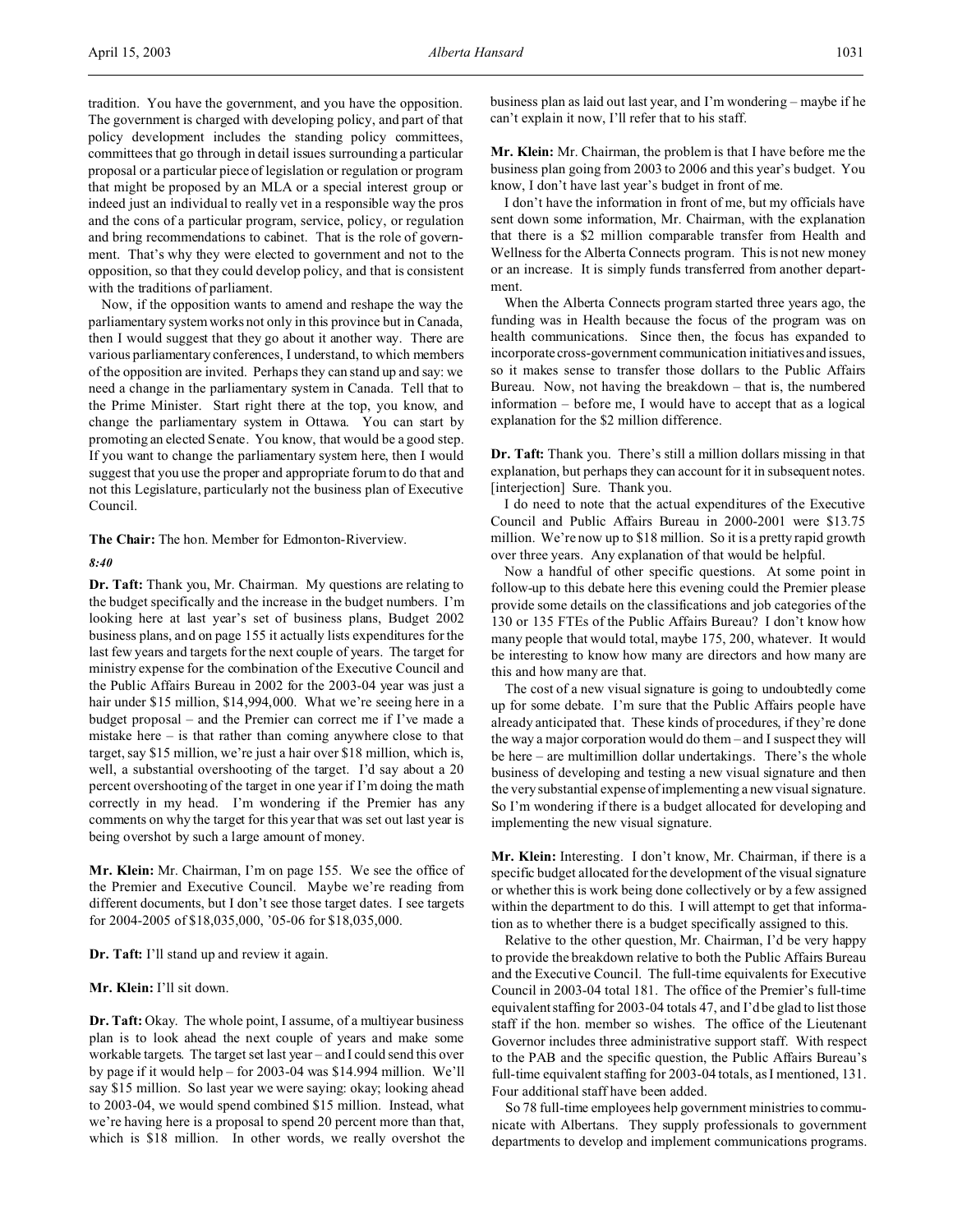They provide communications planning and consulting to support government programs. They co-ordinate government communications to and from Albertans on priority areas for government initiatives and during public emergencies. They provide specialized writing and editing services to government. They create and implement a corporate communications strategy to ensure that public information programs are co-ordinated across government and Albertans are getting the information they need in the most costeffective way possible. That involves 78 FTEs.

### *8:50*

Thirty-four FTEs provide Albertans with two-way access to government. This involves managing Service Alberta, formerly the RITE call centre, to give Albertans toll-free access to government. It provides Alberta Connects call centre support for major government initiatives. It involves managing the two-way flow of information through the Alberta government home page. It involves providing technical support for major government news conferences and announcements. It involves providing research and implementation support for new communications technologies and Internetrelated consultative programs to departments. It involves managing the provincewide distribution of news releases. That involves 34 FTEs.

Eleven FTEs are responsible for publishing and selling Alberta's laws and other government materials. Specifically, they are charged with publishing and selling Alberta's laws and other government materials and operating the Queen's Printer bookstores in Edmonton and Calgary.

There are three FTEs in the managing director's office. Now, I don't know if these are referred to as directors or executives. I'm getting a signal that they are not. I know that there is an executive director or a director of the department who has deputy minister status, but the director's office staff looks after overall management of the Public Affairs Bureau.

There are five FTEs on the human resources and administration side of the Public Affairs Bureau charged with managing the human resources and finance needs of the Public Affairs Bureau and also charged with developing business plans and budget preparations, performance measurement co-ordination, annual report development, FOIP administration, central bureau reception, and central bureau reception services.

That's about all I've got on the Public Affairs Bureau.

**The Chair:** The hon. Member for Edmonton-Riverview.

**Dr. Taft:** Thank you, Mr. Chairman. A number of other questions here. There certainly appears generally to be a marked increase in the amount of advertising undertaken by this government: the campaign around the Mazankowski report, the Kyoto campaign, the Healthy U advertising, and so on and so on. I am wondering if somewhere or other there's a total figure allocated for all the advertising undertaken by this government. I'm wondering if the Premier might be able to indicate to us how that's organized. Is all of that advertising managed through the Public Affairs Bureau whether it's for the Department of Health and Wellness or Environment or whatever, or is that handled individually by departments? How are the advertising buys managed, and how much in total is paid by this government to the buyers for their services? I assume that the government has an advertising buyer who handles that. I'd be curious to know how much that is worth. Who manages the advertising campaigns? In other words – and the Premier would know this exceedingly well, I'm sure – the whole process of developing and implementing an advertising campaign.

So there's a series of questions there about the millions of dollars, maybe even a few tens of millions of dollars now spent by this government on advertising. The Premier is welcome to comment now, or again I'd be happy to take his responses later.

**Mr. Klein:** Mr. Chairman, I can answer some of those questions. Certainly, major advertising and the agents who handle advertising, the advertising agencies, are selected by tender, I would think, for most of the projects. I'm receiving a nod in the affirmative. I don't know what these agencies charge. I used to know what they charge, but that was many, many years ago when I used to buy advertising. I don't know what they charge today – and I'll attempt to get that information for the hon. member – nor do I have a total amount that we spend on advertising in a given year or what it's anticipated we will spend in 2003-2004, and again I'll attempt to get that information.

I can advise the hon. member that all advertising endeavours by the various departments are co-ordinated through the Public Affairs Bureau, but certainly it's up to the department. If it's Sustainable Resource Development or Learning or Government Services or Finance or any of the other ministries, if they feel the need for an advertising campaign and they know that there's a message that needs to get out, then that is co-ordinated with the Public Affairs Bureau.

**Dr. Taft:** All right. I look forward to some more detail in writing subsequent to these questions.

My next questions actually follow up on the Premier's comments about the Public Affairs Bureau staff working with staff in various departments. Indeed, my understanding is that many Public Affairs Bureau staff are assigned to departments throughout the government, but at the same time as the Public Affairs Bureau staff is assigned to a department handling communications, some of the departments have their own communications staff. So, for example, Government Services has a few communications staff it pays for, and the Public Affairs Bureau has some of its staff assigned to Government Services. At least that's how I understand it. If I'm wrong, I can be corrected on that.

I'd be interested to hear from the Premier, also serving as minister responsible for the Public Affairs Bureau, some comment on who controls the communications staff of the various departments. So does the communications staff of Learning report to the Deputy Minister of Learning, or do they report to the Public Affairs Bureau director assigned to Learning? Also – and I don't expect the Premier to have this figure at his fingertips – how many communications staff work for the government outside the Public Affairs Bureau? They're scattered throughout the government. That would be an interesting figure to learn perhaps in a written response.

**Mr. Klein:** Perhaps in a written response, but I would be very surprised if the Public Affairs Bureau didn't retain the services of outside public relations and advertising experts from time to time and for specific projects. How much we spend I don't really know.

Relative to communications directors, they are charged to the Public Affairs Bureau but I think report directly to the ministers if they're assigned to a department, but any public relations campaign or advertising campaign that is planned is co-ordinated through the communications director with the Public Affairs Bureau.

Relative to the other information, I'll attempt to get that information for the hon. member.

**The Chair:** The hon. Member for Lacombe-Stettler.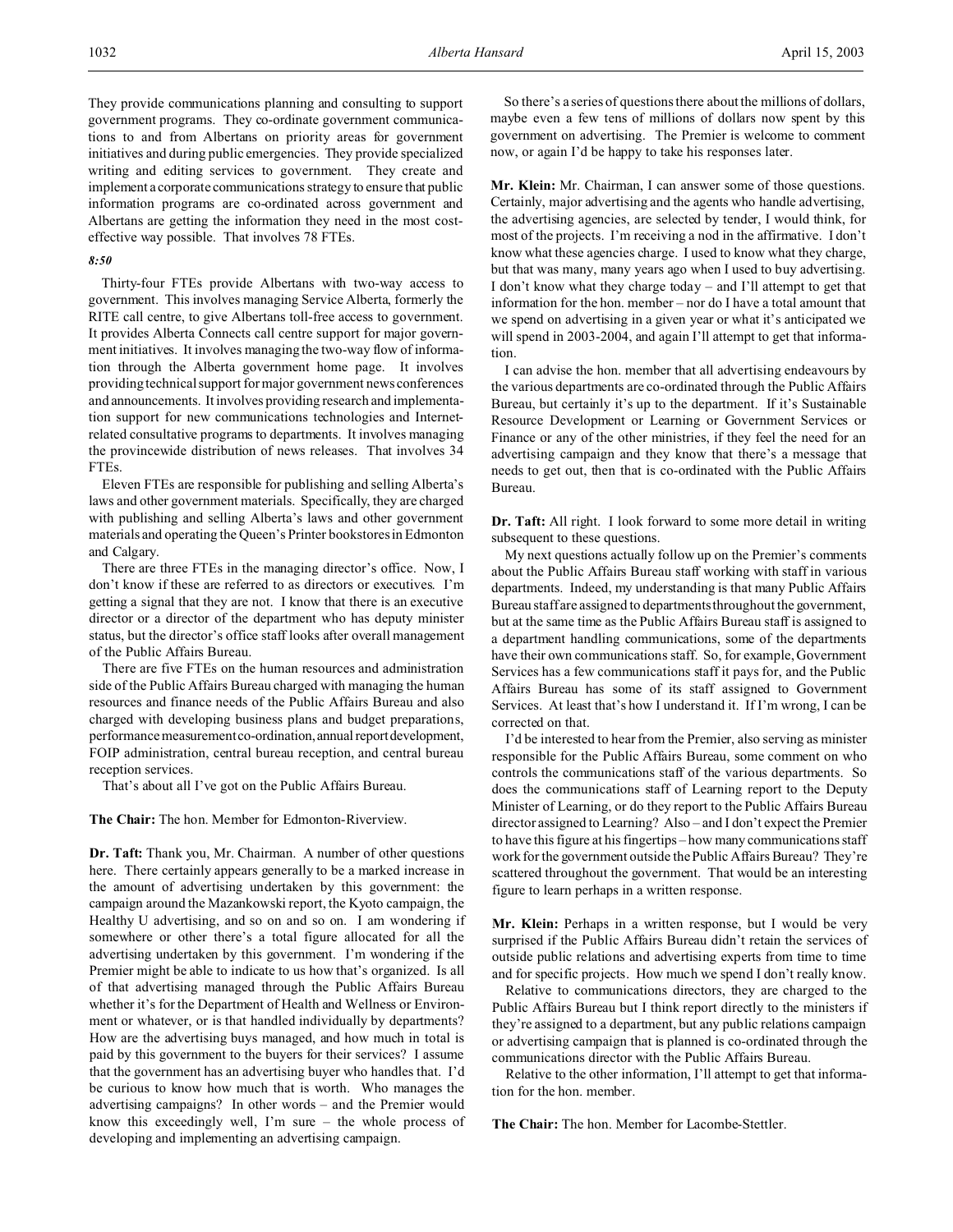## *9:00*

**Mrs. Gordon:** Thank you very much, Mr. Chairman. Premier, it's always a delight to have you with us when you present your budget for Executive Council and the Public Affairs Bureau. I just have a couple of questions, but first I would like to give you and your people some kudos. I really believe the RITE line, the RITE centre, what will now be called I think you said Service Alberta, does an outstanding job for Albertans. It certainly connects constituents and parts of our constituency to each other, and though we all over a period of time hear from constituents, I only hear good things about the RITE line.

If you would just reiterate for me, did you say that there had been 1.1 million calls last year? With going to the concept of now Service Alberta, basically what will change, and will it require a larger budgeted amount? Also, I think we can be very impressed. In Alberta we've come a long way, I think, in a short time, and I'm sure we will move farther ahead yet on the whole computerization and technology, and I was just wondering if your people would have any idea how many hits on the government home page we have from outside of Alberta. We always talk about putting dollars into tourism and this type of thing, but I do believe people now are often using the Net to seek a lot of things they used to find elsewhere, and I do want to compliment you on your home page.

One thing – and I will sway a little bit here. The hon. Member for Edmonton-Ellerslie got more out of the budget and into other things. I feel very honoured and privileged to be a standing policy chair. I think the concept and this approach is very good for all members. I am wondering, now that it is some years old and stood the test of time, if you know of other jurisdictions that have implemented this over a period of time.

One other thing before I sit down. I just was wondering: for yourself, your office, the Lieutenant Government, do the security provisions come out of your budget, or in fact is that out of the Solicitor General's?

Thank you.

**Mr. Klein:** Okay. Security for the LG and security for Executive Council I believe comes out of the Solicitor General's budget because this is handled by the security detail in the Legislature. It's the same detail that oversees the operations of CAPS, which is the court and prisoner services, I guess it is, and that all comes under the Solicitor General.

Relative to how many hits we receive from outside the province, I really don't know, but certainly the government's home page is available for all to see who have access to a computer, and I wouldn't be surprised if there are many hits on the Internet, especially from people who want to or are planning to travel here, to have a holiday here, maybe set up a business here. There's a wealth of information on the Internet. As a matter of fact, you could spend all day, all week, weeks, months on the Internet finding out about various government services, programs, and opportunities here in Alberta.

**The Chair:** The hon. Member for Edmonton-Riverview.

**Dr. Taft:** I have some stuff on staffing, but I...

**The Chair:** Okay; the hon. Member for Edmonton-Mill Woods.

**Dr. Massey:** Thanks, Mr. Chairman. I wondered if I might ask the Premier a couple of questions about the performance measures in the business plan. I look at performance measure 1, "public satisfaction with government communications in priority areas", and it's 63 percent. That's really not very good. I look back at the Premier's annual report, where there's a bit more detail about the performance measure, and it indicates how they arrived at this 63 percent. They indicate that they do it by "telephone interviews with 1,003 adult Albertans conducted" – and they tell you when they conduct it – "randomly selected from across the province." I guess my question is: is that the best strategy to get at this particular measure? Will you ever reach the 75 percent goal, given that you randomly select from the population? There must be differences in people who have specific issues that they're dealing on with the government.

I know that the theory is that that should be randomly distributed through the population, but I still have some questions about: is that the best way to find out if the public is satisfied with the communications in the priority areas? I wondered if there had been other ways of trying to secure that knowledge. I think it's a useful performance measure, but I guess I'm not convinced that that's a true measure of what's happening out there in terms of public satisfaction. Again, as I said, I wonder if it'll ever get up past that, given that kind of methodology.

The other one with the same kind of concern is number 2, and that's the public satisfaction with access to information. Again, if I go back to the Premier's annual report, that measure is taken exactly the same way. I wondered if there shouldn't be some way of actually tracking some people who are using government information and then taking that kind of a measure.

Fundamentally, my questions are about the performance measures and how useful they are to the government in trying to really get at what's happening.

**Mr. Klein:** Mr. Chairman, those are good questions indeed, and, you know, statistical information is only as good as the question that is asked and the truthfulness and how the question is posed. In order to get a true response, the question has to be framed in such a way as to elicit a true response, so respondents were asked to rate their overall satisfaction with communications in the areas they see as a priority for the province. In this particular case, they were free to define their own priorities rather than being limited to a set of predetermined areas. This change ensures that the question is inclusive and relevant to all respondents, so the lower result of 63 percent satisfaction is the result of the question format being changed. With that change in the question format comes a change in the results. The question is a much more significant question, it's a much broader question, and it brings about a different result than the previous question. Certainly we would strive to achieve 75 percent, and that's why the target is 75 percent.

Now, you might want to ask: why 75 percent? Why not 80 percent, or why not 90 percent? Well, Mr. Chairman, it doesn't matter how good you are; 75 percent is deemed to be about, you know, where you're going to be, which is not bad. So, in other words, one has to assume that 25 percent of the people are going to be antigovernment. That's not to say that they're going to be pro-Liberal, but they're going to be antigovernment, and we found that out. You know, no government in the world, I think, gets consistently above 75 percent. There are always people who have a bone to pick with the government, so 75 percent is a good target figure.

#### *9:10*

**The Chair:** The hon. Member for Lac La Biche-St. Paul.

**Mr. Danyluk:** Thank you very much, Mr. Chairman. Mr. Premier, first of all, I'd very much like to compliment two aspects of your staff, and one is also the Public Affairs Bureau. I think they make sometimes the questionable and the opaque very understandable and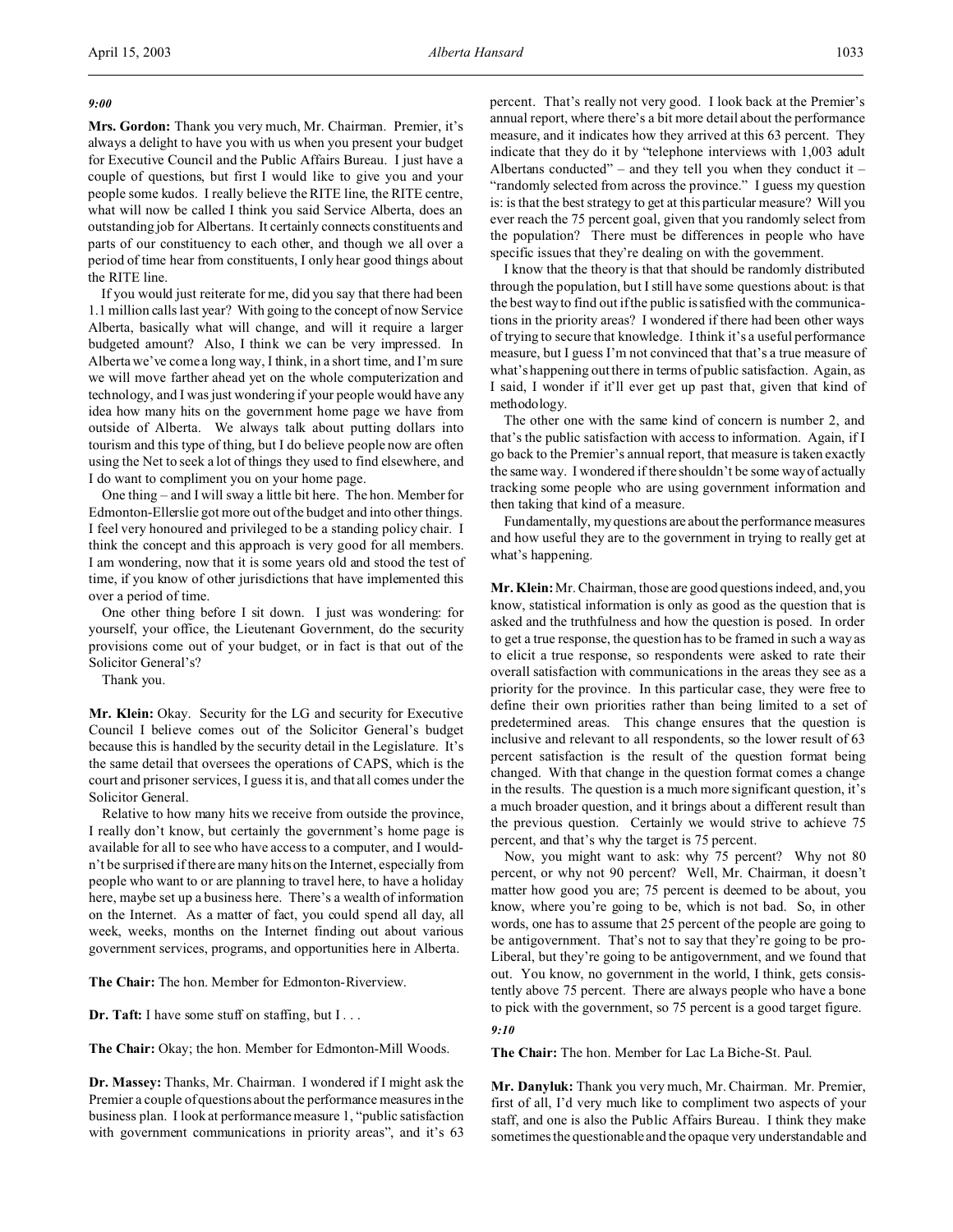clear to many of our residents of Alberta. I'd also like to make a couple of comments about the Service Alberta call centre. A lot of the comments that I hear coming out of rural Alberta are on what a useful service that is and the ability of some of the staff that you do have in their quick response time.

I do have a couple of questions that I would like to present to you. The first question, Mr. Premier, is on page 136 of the Executive Council's estimates on line 2.0.5. The Service Alberta call centre shows a budget of \$815,000 in 2002-2003 and \$l,043,000 requested for 2003-2004. Can the Premier please tell the committee why there's an increase in the Service Alberta call centre budget of more than \$200,000?

The second question I have, Mr. Premier. You had mentioned that the hits had doubled on the web page, and I guess this may be crystal balling a little bit, but do you feel that, with the advent of technology and of course the usage of technology, that may take some pressure off communications staff and the Service Alberta call centre?

Thank you very much.

**Mr. Klein:** I'm sorry; I'm being inundated with paper here. The last question had to do with my thoughts relative to an anticipated use of the Internet? Is that correct?

**Mr. Danyluk:** Mr. Premier, I guess what I'm asking is: when we talk about the doubling of hits on the web page so that we have more people using the web sites and using the home page, in the future do you think that that's going to decrease the need and the use for communications staff and maybe the need and the use for the Service Alberta call centre?

**Mr. Klein:** I don't know if it's going to reduce the need for the Service Alberta call centre. Perhaps it will because as you know, technology tends to replace a lot of functions that were done by a human hand and human mind. That seems to be the way of the future. More and more is being done on the computer, especially as people acquire personal computers. I look right here or there or over there and I see all these laptop computers, and I see the PalmPilots here and the BlackBerry there. Most of this work is now being done on computer, and MLAs are accessing most of their information by computer. Before, they used to pick up the telephone or write a memo and ask for that information to be retrieved for them. Now they're retrieving all that information by themselves and for themselves, and I'm doing the same thing because it's convenient and it's quick. So perhaps down the road it will, but that is the way of technology.

Relative to the specific question  $-$  that is, the increase in the budget of the Service Alberta call centre – as you know and as I explained in my initial remarks, the Alberta call centre is operated under the Public Affairs Bureau and was formerly known as the RITE service. I forget what the acronym is.

## **Mrs. Gordon:** R-I-T-E.

**Mr. Klein:** Yeah, I know that it's R-I-T-E, but it stood for something. I know it was brought in during the Lougheed years. It was a tremendous service at the time and has been a tremendous service ever since. That service provides toll-free access to government by simply calling 310-0000. Once connected, of course, Albertans can access information on government programs, services, and initiatives.

Now, callers have the option of directly dialing the number they wish to reach or having an operator assist them with their questions or their inquiries. As I mentioned, the total number of calls received by the Service Alberta call centre averages 6.5 million calls per year. That's a phenomenal number of calls. Of that number, the directdial portion of the call centre handles approximately 5.4 million calls a year, while the operator-assisted portion handles an average of 1.1 million calls a year, still a phenomenal number of calls. Those call centres, as I mentioned, are located in both Calgary and Edmonton.

As for the increased budget allotment to Service Alberta, much of the money will be used for the four additional full-time equivalents I spoke about earlier and to increase the efficiency of the services offered. Mr. Chairman, this is a service that will continue to see an increased demand, so it is imperative that we develop effective practices to increase the quality and the speed of the service that we provide.

I think it's also important to note that Service Alberta agents are also utilized during special announcements and government initiatives to answer inquiries via the 310-4455 comment line, which is also a fairly new service. These include communication projects such as the Kyoto protocol, which generated a tremendous amount of phone activity. All you have to do in government is make a comment, and you will get lots of reaction and people will phone; believe me: the war in Iraq, the Alberta government's position vis-àvis the United States. I can tell you that the one situation that caused no end of work for the RITE staff, all the communications people in the Public Affairs Bureau, and the staff in my office was the Vriend decision. As a matter of fact, we had to replenish our fax machine about every half hour during that particular debate. So, you know, you name it and an issue can be created, and when an issue is created, the phone lines start to buzz. Believe me.

### **The Chair:** The hon. Member for Edmonton-Highlands.

**Mr. Mason:** Thank you very much, Mr. Chairman. It's a pleasure to speak to the estimates of the office of the Premier and Executive Council, and it's a pleasure to have the Premier in the Assembly tonight. I think it would be a lot more fun in here if we had the Premier on a regular basis, but I know he's got the province to run.

I did want to focus a little bit on the Public Affairs Bureau estimates, Mr. Chairman. I noticed that the budget for the Public Affairs Bureau is being increased from \$17 million to \$18 million, so that's a significant increase. I think that many of us read the hon. member from Edmonton's book which focuses a great deal on the Public Affairs Bureau, and I think it enhanced public awareness of how that organization operates. It's clearly a centralized organization which reports to the Premier's office, and it has the advantage for the government of ensuring a more consistent message getting out to the public.

## *9:20*

Now, it's interesting, Mr. Chairman. I had a look at the number of spin doctors employed by the Public Affairs Bureau, and there is in fact a significant increase. You know, everybody has spin doctors, but this leaves us feeling rather outgunned. The total number of directors in the Public Affairs Bureau in 2001 was 48 and in this budget is increased to 56, so that's across two years of course. The number of public affairs officers has increased from 85 to 98. The total increase for spin doctors in Public Affairs Bureau over the last two years is from 133 to 154, which is a net increase of 21.

It's interesting that a couple of the departments have seen the biggest increases in spin doctors. Particularly, the Department of Energy has had an increase of four public affairs professionals, from 14 to 18, and I think that would certainly be accounted for by some of the problems that the department has had to deal with. Health and Wellness has stayed pretty much the same. Learning has gone up by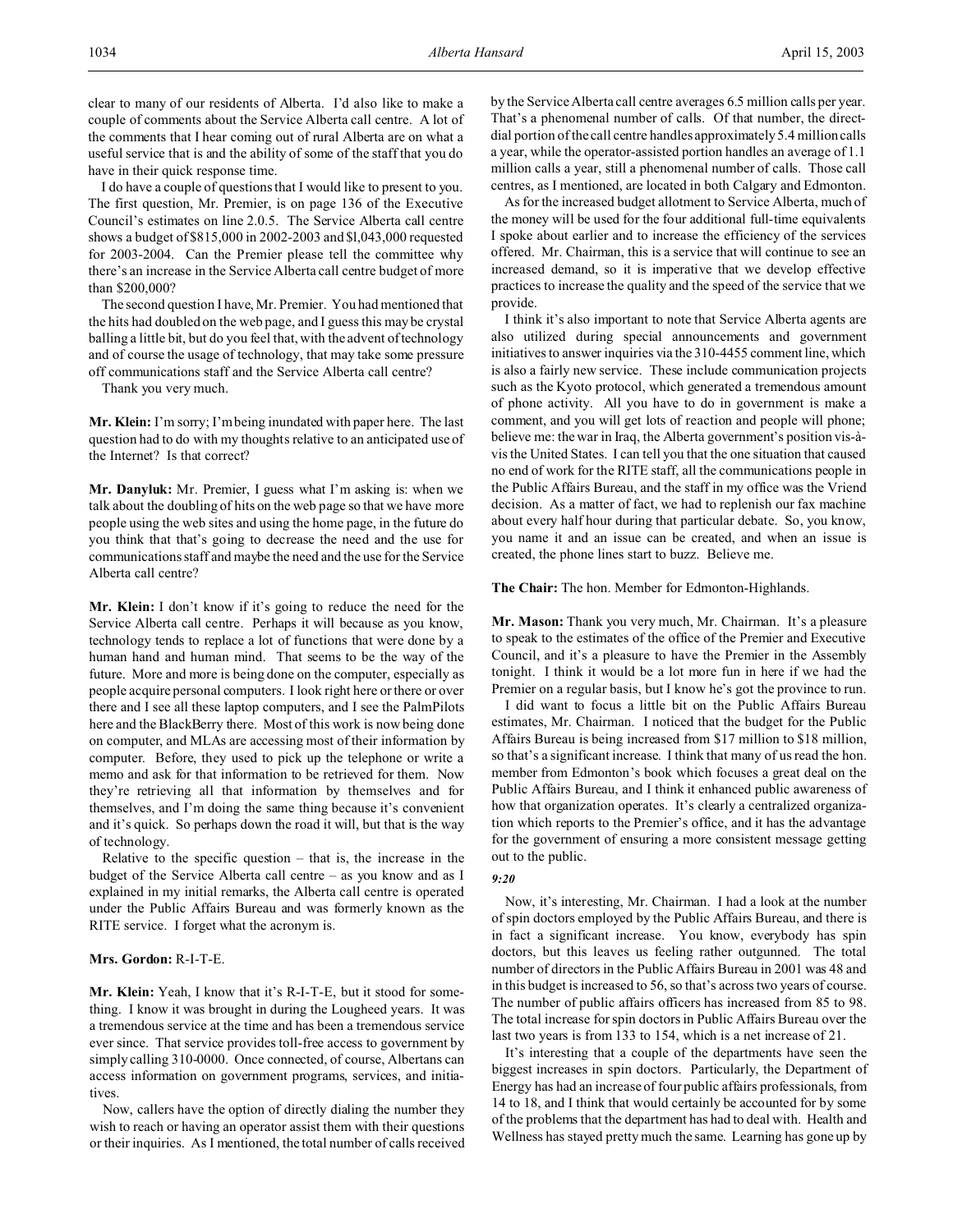So across the board, Mr. Chairman, there is a significant inflation in the number of communications professionals in the government, and I think it outstrips the growth in the government itself. It's the one area where the government is loath to cut and reduce and impose quotas and, I think, for very good reason. The department itself is a cornerstone, in fact, of the political strategy of the government.

I'm interested in the Premier's remarks about the comment line, and I know that government does generate a lot of calls. I would be interested in knowing if the comment line information is collated and collected and whether or not it's publicly available or whether or not it's just available to the government. I appreciate that some comments often generate lots of calls from citizens, but I think the Premier should take some comfort in knowing that he no longer has responsibility for regulating cats, because that in my experience is the number one issue at the municipal level for generating comments. You can get thousands and thousands of calls about cats. You can raise taxes, and you'll get a couple of hundred calls. If you bring in a cat bylaw, you'll get thousands. So it's funny what sets the public off.

I wonder if the Premier can comment on a communication strategy for the future. One of the concerns that we in the New Democrat opposition have had is an increasing tendency of the government to focus on the federal government as the bad guy. I don't know what is exactly behind that, but I just suspect that it's more fun to talk about the foibles of the federal government than to talk about the foibles of this provincial government. I note on the issue of Kyoto that Public Affairs and the government actually whipped up quite a firestorm of concern about Kyoto, but when Kyoto was passed, it suddenly subsided. In fact, we had members of the government privately saying that they knew all along that the federal government, true to form, would pass the Kyoto resolution in the House of Commons but weren't really expected to do anything serious about implementing it. I was concerned that that particular campaign – and I'd like to know the costs of that campaign to date – whipped up a lot of anger and resentment against Ottawa in this province and, I think, needlessly so, because once it was passed, the government acknowledged that Kyoto was not in fact the mortal threat to the Alberta economy that they had let on.

Similarly, the Wheat Board has been an issue that the government has focused on. It's interesting, Mr. Chairman, after all of the debate and hand-wringing and attendance at demonstrations and people going to jail and so on, that of the districts for the Wheat Board falling entirely within the province of Alberta, they all elected pro Wheat Board, pro one-desk selling representatives on the Wheat Board. That is a clear message, I think, that the government has been offside, with wheat farmers at least, on this issue, because when they had the democratic right to elect their own directors, they picked people who were in favour of one-desk selling and supporters of the Wheat Board.

Similarly, Mr. Chairman, the government has been making a big deal about the gun registry, and I would just make a couple of points. I think that it's fair to say that Canadians and Albertans are disgusted with the \$1 billion cost associated with that gun registry. It's a massive overrun, and I think everybody has concern about it. But I would note that provinces like Alberta have contributed to those costs by refusing to co-operate with the federal government. Notwithstanding, when I was still in the municipal level, I remember that one of the solicitors general took a poll of Albertans' opinions on the gun registry and found that in fact a majority of Albertans at that time – and this was a number of years ago, I admit – supported

the gun registry. Again, I think the government is offside with many Albertans and particularly urban Albertans, who now comprise the majority of the population in the province.

I'd be interested in whether or not there are independent budgets that have been established for communications plans or PR blitzes with respect to any of these issues. We know that this was the case on Kyoto – and I'd like to know the total amount to date – the Wheat Board, the gun registry, and in fact even Senate reform, another issue, I think, that these days puts more Albertans to sleep than Sominex, Mr. Chairman. I'd like to know as well what the government's plans are for communications on these four issues, which I call the fed-bashing four, and I'd like to know if the government has allocated money within the existing budgets that we're considering to deal with those issues.

That concludes my comments, Mr. Chairman, and I would thank all members for their rapt attention.

**Mr. Klein:** Mr. Chairman, I'm more than pleased to respond. Some of the questions, of course, again have absolutely nothing to do with my budget or the budget of Executive Council or any of the departments.

Certainly, there was an advertising campaign conducted – and those dollars will be available in public accounts – relative to the Kyoto protocol. This protocol had and still has the potential of costing the Alberta economy literally billions and billions of dollars. It's an unfair, thoughtless protocol. By the way, it is just that. It is not the law of this land by any stretch of the imagination. It is a protocol which by the way – and the hon. member knows this – is not even a protocol yet because one of the major signatories has not signed on. If Russia does not sign on to the protocol, there is no protocol at all. It's dead.

#### *9:30*

So, Mr. Chairman, when he tries to imply that it is the law of the land, he is misleading people. It is not right. It is not the law of the land. It is a protocol. It's not even an international accord. It is a protocol; simple as that. It is not the law of the land. You know, a protocol or a thought can be changed with a new Liberal leader, and soon enough there's going to be one, and perhaps he'll have a different approach to this ill-conceived and thoughtless idea as to how to address global warming and to reduce greenhouse gases.

I find it interesting that the hon. member alludes to the Wheat Board and the gun registry. You know, again he's not entirely correct when he talks about the gun registry. The majority of people are saying that they want gun control. They want control of firearms in order to keep firearms out of the hands of bad people. But when you poll people relative to the intrusion of the government into the rights of people to protect and own their property, then you will find a different attitude, and that's what gun registration is all about. It's about private property and the right to private property. Big difference between gun control and gun registration and the way it's being administered and the boondoggle the federal government has created, the 1 billion dollar plus boondoggle the federal government has created. So, yes, you know, if the hon. member has given me a platform to bash the federal government, they deserve to be bashed on these issues. And you know what? This isn't costing anything other than the time of the Legislature. Nothing.

The Wheat Board. Well, I can understand where this hon. member is coming from because he loves to have the state control everything. That is the philosophy, and that's . . . [interjection] Controlled by farmers? In a pig's patoot. You know, it's not controlled by farmers at all. It's controlled by the government, and it discriminates against Alberta and Saskatchewan and Manitoba.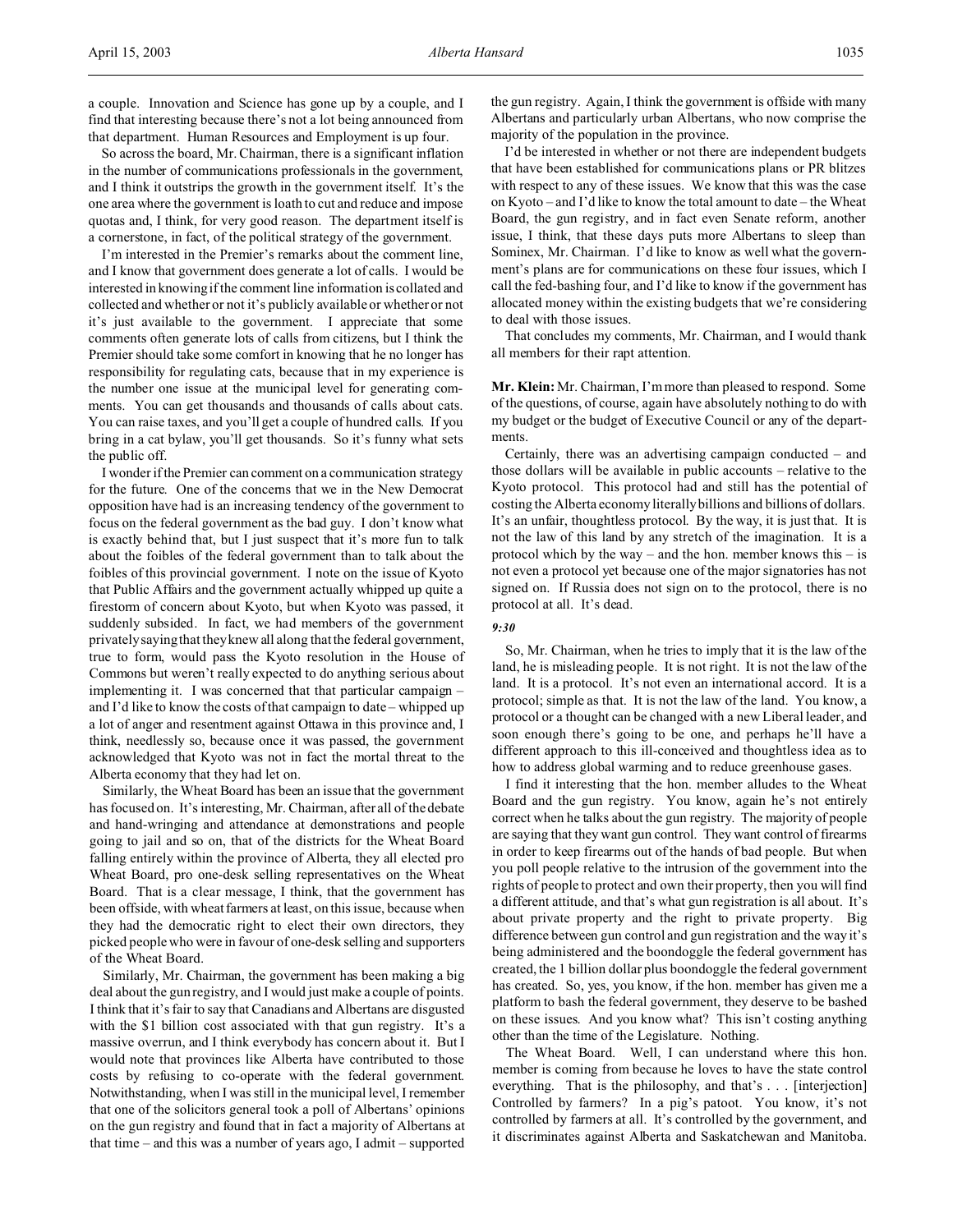All it does is create a socialistic monopoly, which he loves. No. It's inherently unfair. It's a bad law. It's an outdated law, an archaic law that was brought in under the War Measures Act to make sure the Canadians didn't starve prior to the Second World War.

### **Mrs. Nelson:** Just after the Depression.

**Mr. Klein:** Just after the Depression. Things have changed. Well, they've changed for us. They haven't changed for the socialists.

And the Senate. Well, you know, at least the NDs say that there ought not to be a Senate. We're saying: if there's going to be a Senate, at least it should be a fair Senate and it should be effective and elected and really representative of the people. Right now it's nothing but a reward program for the person who happens to be the Prime Minister of the day. That's all it is, a tool to foster patronage. That's all it is. But the socialists like that. They like it.

You know, I don't know where the hon. member was – perhaps he was listening on the box – when I said that sometimes people who work in the Public Affairs Bureau are dismissed simplistically, by simpleminded people I should have added, as spin doctors. [interjections] Not by the Liberals, no. Not by the hon. Member for Edmonton-Ellerslie. She stood up for the public service employees of this government. But this hon. member insists on referring to them as spin doctors because he isn't aware – he isn't aware – of the many, many different kinds of jobs that PAB staff do. He started out by being wrong. He started out by saying that total full-time equivalents are 181. Well, that was a 2003-2004 estimate. Actually, there are 177.

**Mr. Mason:** I said 154.

**Mr. Klein:** You said 181.

**Mr. Mason:** No, I didn't.

### **Mr. Klein:** You did too.

I would like to go through – and I think this is very important because he made some very disparaging comments about members of the Public Affairs Bureau. He implied that they are nothing more than spin doctors, government lackeys. First of all, they help government ministries to communicate with Albertans.

### **Mrs. Nelson:** Absolutely.

**Mr. Klein:** Right. They do this by supplying professionals to government departments to develop and implement communications programs. They do this by providing communications planning and consulting support to government. They do this by co-ordinating government communications to and from Albertans on priority areas for government initiatives and during public emergencies. It's very important. They do this by providing specialized writing and editing services to government. They do this by helping ministries purchase advertising services. They do this by creating and implementing a corporate communications strategy to ensure public information programs are co-ordinated across government and Albertans are getting the information they need in the most cost-effective way.

Yes, the hon. member pointed to a budget increase of \$977,000 for this particular activity. There is a reason for that budget change. The budget increase of nearly a million dollars is to develop and implement a corporatecommunications strategy that increases public awareness of the Alberta Connects telephone and e-mail service. This is a program that goes to the heart of what ordinary Albertans, to use a favourite ND phrase, expect in terms of gaining access to their government.

**Ms Carlson:** Settle down, Ralph. You're going to have a heart attack.

# **Mr. Klein:** No, I'm not. I go on the treadmill every day.

Indeed, there has been an increased workload in updating the Alberta logo, adding an on-line public consultation facility to the Alberta government home page, and looking for ways to make it easier for the visually impaired. I think this is very important: for the visually impaired. He would deny the visually impaired access to government services; that's what he's implying. And, of course, salary increases that apply to staff across government: the NDs certainly don't have any problems with applying salary increases to public service employees. I know that for sure.

Now, there was an additional \$348,000 increase in the budget, and this is to provide Albertans with two-way access to government services. This involves managing the Service Alberta call centre to give Albertans toll-free access to government, providing Alberta Connects call centre services for major government initiatives, managing the two-way flow of information through the Alberta government home page, providing technical support for major government news conferences and announcements, managing the provincewide distribution of news releases – and believe me; those news releases come from all over, including some of the ND rags that, you know, are prevalent in some of the urban centres – providing communications technology support to Executive Council and Internet consultation to departments.

So it goes on and on, Mr. Chairman, and to bring it down to those simplistic terms that are so easy because they elicit the five-second sound bite, because I don't think they're capable of 15 seconds, to something that is as simplistic as "spin doctor  $" - it"$ s much more complex than that. It's much more involved than that. Indeed, these are dedicated, committed public service employees, talented, professional employees, and they're a lot more than spin doctors. I'll tell you that for sure.

### *9:40*

**The Chair:** The hon. Member for Red Deer-North.

**Mrs. Jablonski:** Thank you, Mr. Chairman. Alberta is renowned around the world for many areas of excellence including our Premier, and, Premier, it is really good to have you here with us tonight. Another area where Albertans excel is in athletics and in particular the game of hockey. Tonight as we discuss Committee of Supply main estimates for the Executive Council, the Edmonton Oilers are discussing their superior skills with the Dallas Stars. More notably, however, the Red Deer Rebels are in the seventh game of an exciting WHL playoff series with the Medicine Hat Tigers, and in an equally exciting playoff series in the Alberta Junior Hockey League, the Camrose Kodiaks and the St. Albert Saints are battling each other for the provincial championship in the seventh game. Tonight Albertans will celebrate and salute the talent and dedication of coaches, players, and organizations who work together as a team, use discipline to achieve their goals, and represent all Albertans nationally and internationally.

Mr. Chairman, not unlike our hockey teams the government of Alberta must work together as a team, use discipline to achieve our goals, and represent all Albertans in all that we do. Whether it's Great Kids awards, that recognize and honour our kids who make outstanding contributions to our communities, or the Public Affairs Bureau, that strives to be a centre of communications excellence, the Executive Council works diligently to provide open communications with Albertans. As our population increases and the levels of interest increase, open communications are even more important for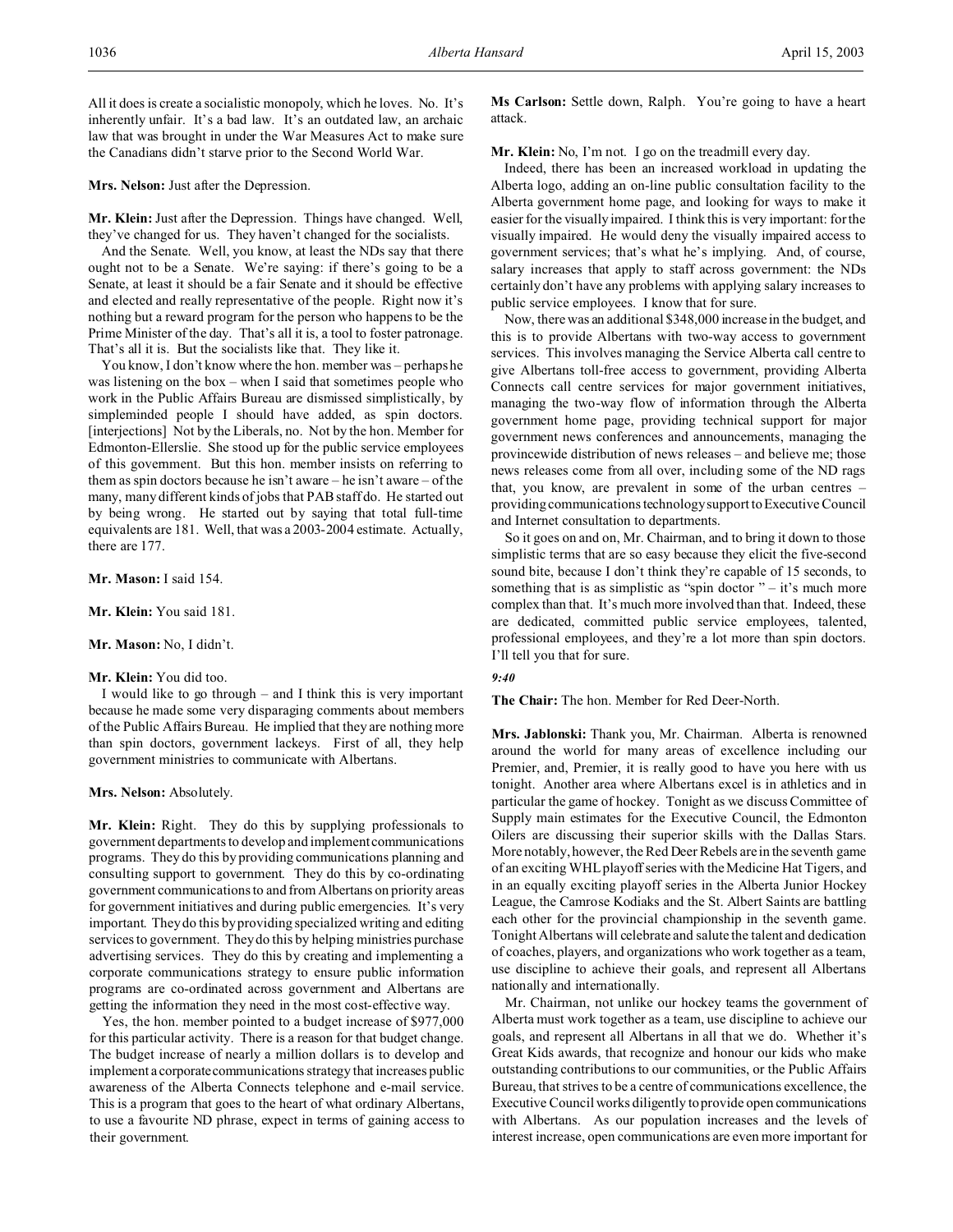Premier, on page 137 of the estimates under the Statement of Operations by Program, the ministry revenue for the 2003-2004 estimate of \$1,200,000 on the revenue side is considerably lower than the 2002-2003 comparable forecast of \$2 million. Could you please let us know why this estimate is significantly lower than the previous year? That's page 137 under Revenue.

## **Dr. Taft:** You already answered that.

**Mr. Klein:** Yes, I did answer. The hon. member is absolutely right. The discrepancy is due to the Queen's Printer revenue being down, and as I explained earlier, there's been a budget reduction of \$406,000, or a 21.3 percent decrease, in revenues due to completion of the *Revised Statutes of Alberta*. If you'll recall, there was about a seven-year program to revise all the provincial statutes. That program has now been completed, and most of the revised statutes were obtained by the legal profession last year, so there's less of a demand. It's due also to a lot of the legislation, regulations associated with the legislation being available on the Internet. Indeed, as I was coming into the Legislature this evening, the hon. Minister of Justice was accessing some regulations associated with a piece of Alberta legislation on the Internet. I would suspect that many lawyers are now accessing those regulations on the Internet, which has resulted in a decline in revenue to the Queen's Printer.

### **The Chair:** The hon. Member for Edmonton-Highlands.

**Mr. Mason:** Thanks very much, Mr. Chairman. Once again I want to congratulate the Premier because I think his comments are clear evidence of my point that we do not need this increase in the number of staff positions in the Public Affairs Bureau. It's obvious this Premier doesn't need a spin doctor. When the opposition stands up and asks legitimate questions about an increase in communications staff in his office, he can actually turn it around into the opposition wanting to take services away from the blind. Now, this man does not need a spin doctor, and I think we could cut one right here, and the Premier would be fine.

I do want to indicate that I recognize that these are skilled professionals and that all parties use so-called spin doctors or communications professionals. The concern I have is twofold. One is the expansion of the number, and the justification for that hasn't been given.

The second aspect that I have a concern about is what they're actually focusing on. It's clear that communication of legitimate information that Albertans should know about their government and its policies is important, and I'm not attempting to challenge that in any way, but I did mention a number of issues where I think these professionals are being utilized for clear partisan political benefit of the government that leads to a sense of disunity in the country and in this province and that the government is doing that to divert attention from its own problems, which are multiplying, Mr. Chairman. Particularly in the areas of electricity deregulation, gas prices, education funding, and so on the government is increasingly finding itself under fire from individual Albertans.

One question I asked that the Premier did not respond to is whether or not the aggregated information from the comment line is going to be available to anyone besides the government. Is it going to be public information? Will opposition parties in the Assembly have access to this information, or is it strictly going to be used as strategic information to benefit the government alone?

Thank you, Mr. Chairman.

**Mr. Klein:** Mr. Chairman, the question is an interesting one, and I wish I could provide the answer, but I can't because I don't know. I know that in my own office we have never used that information. I know that when there is a hot issue and phone calls come directly to my office or to Alberta Connects, we get an indication of how many people are calling. We sort of get a general breakdown of whether people are for the issue or against the issue, but I don't recall ever seeing a compilation of all the comments, and I don't know how that is made available. I don't know how it ties in or relates to the protection of privacy legislation, but I will endeavour to find an answer as to how that information is treated and whether or not it's publicly disseminated.

#### *9:50*

The other question again goes back to the Public Affairs Bureau. I guess, Mr. Chairman, I could sum up the Public Affairs Bureau by reading the mission statement because I want to put to rest this notion that the Public Affairs Bureau contains nothing but a bunch of spin doctors. Certainly, the people who manage the RITE lines and the Alberta Connects operation are not spin doctors in any way, shape, or form – they are simply there to assist Albertans in getting the information they require – nor are the people who work as communications officers in the Public Affairs Bureau. They are there to do a job, and as I mentioned in my initial remarks, they deal with a multitude of issues for a multitude of departments.

I outlined, for example, that the Public Affairs Bureau itself, just the communications people, probably receives at least 35 calls per day from media of all sorts, including national, international media, rural newspapers, you know, radio stations, and that's just generally. Then you break it down by department. I'm sure that those interested in children's services or agricultural services or justice or finance or you name it – there are individual calls to those communications officers directly involved in the departments, and that probably adds up to hundreds more calls each and every day, and you have to have talented, professional people who are knowledgeable so that they can answer intelligently the questions that are put to them.

You look at the vision overall for the Public Affairs Bureau: the bureau "strives to be a centre of communications excellence and one of Albertans' preferred choices for news and information about their government's policies, programs and services." That is it in a nutshell. You look at the mission of the PAB: "The mission of the Public Affairs Bureau is to help the government" – and that's what makes the hon. member mad; that's what makes him mad because it is to help the government, the duly elected government – "in its ongoing dialogue with Albertans by providing quality, coordinated and cost-effective communications services." Again, I underline "the government" because it says in the mission statement "to help the government," not the NDs but the government. It doesn't say to help the New Democratic Party or the New Democrat opposition or the Conservative Party or the Liberal Party. It says, "To help the government," and it just so happens, as I explained earlier, that under the democratic process and the British parliamentary system this party happens to be the government.

In the business plan the PAB outlines strategic priorities.

The strategic priorities identified in this plan will increase the coordination and efficiency of communications from the government as a whole and ensure Albertans enjoy quick and convenient access to the information they need. A key priority is the development of a corporate communications approach to ensure Albertans receive timely and coordinated information from their government. From their government.

The Bureau will also begin to revise the corporate visual identity for government, updating a visual signature that is over 30 years old. I mentioned that in my opening remarks.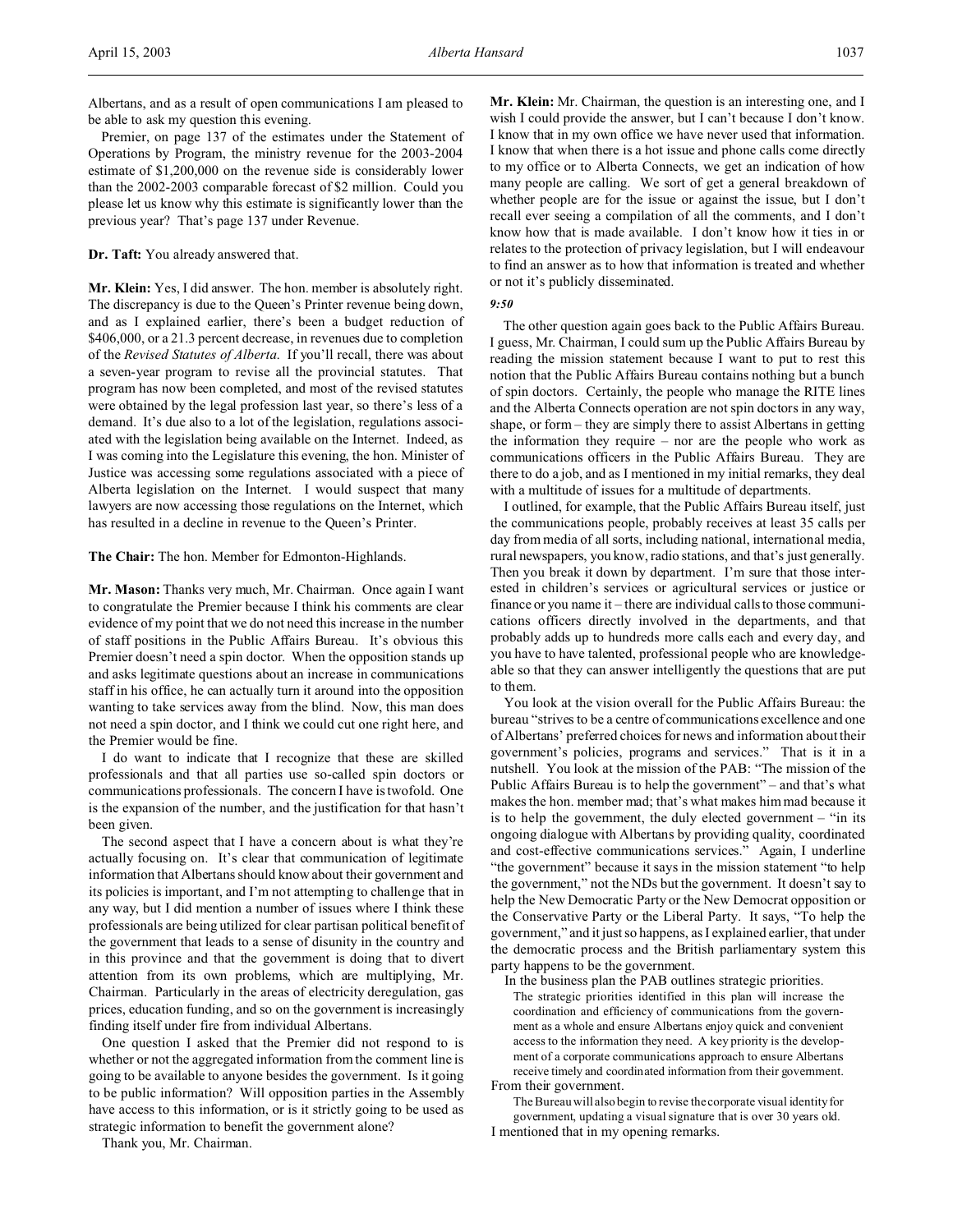Other initiatives include ensuring Albertans have access to information in all priority areas, improving electronic access to government information and further developing available e-communications resources such as Alberta Connects and the Alberta Government Home Page. [The PAB] will also review Queen's Printer Bookstore operations to ensure full public access to legislation while maintaining efficiency and cost-effectiveness.

That in a nutshell identifies the priorities, the mission, and the vision of the Public Affairs Bureau.

**The Chair:** The hon. Member for Edmonton-Glenora.

**Mr. Hutton:** Thank you very much, Mr. Chairman. Before I get to my question, I do have a brief story I'd like to pass on to the Assembly that occurred Sunday, and I know it relates directly to Executive Council. I was at the Edmonton Oilers' hockey play-off game on Sunday night, and the Premier and his deputy chief of staff were sitting behind me. Midway through the third period a number of visitors from Toronto approached us and asked us if they could take our Premier back to Ontario with them for the people of Ontario so that he could lead that province as he has led our province so well in the last 10 years. We informed the well-intentioned individuals that an autograph will have to suffice as we do not want our Premier to go anywhere for quite some time, thank you very much.

My question is from page 139 of the estimates of Executive Council. It indicates that the office of the Premier has 50 full-time equivalent staff for 2002-2003 and 127 in the Public Affairs Bureau, for a total of 177. Executive Council staffing has remained the same for 2003-2004, but the bureau's full-time equivalents have increased by four, bringing it to 131. What are those additional four FTEs to be employed to do? I know that the Premier has elaborated quite a bit with regard to the 181 FTEs allocated in Executive Council, but if he has missed any, I would certainly be interested to hear.

Thank you very much, Mr. Chairman. [interjections]

**Mr. Klein:** Well, I hear a lot of chirping from over there about the question being asked, but I'm glad the question was asked, because the hon. Member for Edmonton-Highlands has all his information skewed. It's not the right information. He must have got it from the phone book or someplace. I don't know where he got it. The NDs do not have the correct data on the number of PAB staff. They're using discredited data compiled, as I said, from the phone book or someplace. Maybe it's the government phone book; I don't know. For the record, the PAB is adding four FTEs – you alluded to that – four full-time employees, all of whom will work the Service Alberta phone lines. That is a wonderful service, formerly the RITE service. That is a wonderful service to simply provide information or to steer the caller to the appropriate department to gain the right information.

**Ms Kryczka:** I didn't think I would have time to speak this evening before time was up. First of all, I just want to say that I'm pleased to be able to say anything at all. My first question or comment was actually answered, Mr. Premier: what does Public Affairs provide in supports to communications branches of various departments?

I was just proofing a document a little while ago. We are immensely enlarging the profile and the involvement of Senior Citizens' Week activities this year. I know that the Seniors department has excellent staff in their department. Well, you would have seen in the House a week or so ago the best ever poster for Senior Citizens' Week, and the activities are certainly exciting. I have a question. Does the Seniors 1-800 line receive support and advice from Public Affairs? It's a very valuable service to Alberta's seniors.

### *10:00*

**The Chair:** I hesitate to interrupt the hon. Member for Calgary-West, but pursuant to Standing Order 58(4), which provides for not less than two hours of consideration for a department's proposed estimates unless there are no members who wish to speak prior to the conclusion of the two hours, I must now put the question on the proposed estimates for the Department of Executive Council for the fiscal year ending March 31, 2004.

Agreed to:

Operating Expense \$18,035,000

**The Chair:** Shall this vote be reported? Are you agreed?

**Some Hon. Members:** Agreed.

**The Chair:** Opposed?

**Some Hon. Members:** No.

**The Chair:** Carried. The hon. Government House Leader.

**Mr. Hancock:** Thank you, Mr. Chairman. I would move that the Committee of Supply rise and report and beg leave to sit again.

[Motion carried]

[The Deputy Speaker in the chair]

**Mr. Klapstein:** Mr. Speaker, the Committee of Supply has had under consideration certain resolutions, reports as follows, and requests leave to sit again.

Resolved that a sum not exceeding the following be granted to Her Majesty for the main estimates for the fiscal year ending March 31, 2004, for the following department.

Executive Council: operating expense, \$18,035,000.

**The Deputy Speaker:** Does the Assembly concur in this report?

**Some Hon. Members:** Concur.

**The Deputy Speaker:** Opposed?

**Some Hon. Members:** No.

**The Deputy Speaker:** So ordered.

head: **Government Bills and Orders** head: Second Reading

## **Bill 28 Freedom of Information and Protection of Privacy Amendment Act, 2003**

**The Deputy Speaker:** The hon. Member for Edmonton-Castle Downs.

**Mr. Lukaszuk:** Thank you, Mr. Speaker. I'm pleased to move second reading of Bill 28, the Freedom of Information and Protection of Privacy Amendment Act, 2003.

It is seldom that FOIP legislation would arouse such excitement, but at this time anything could happen. The proposed amendments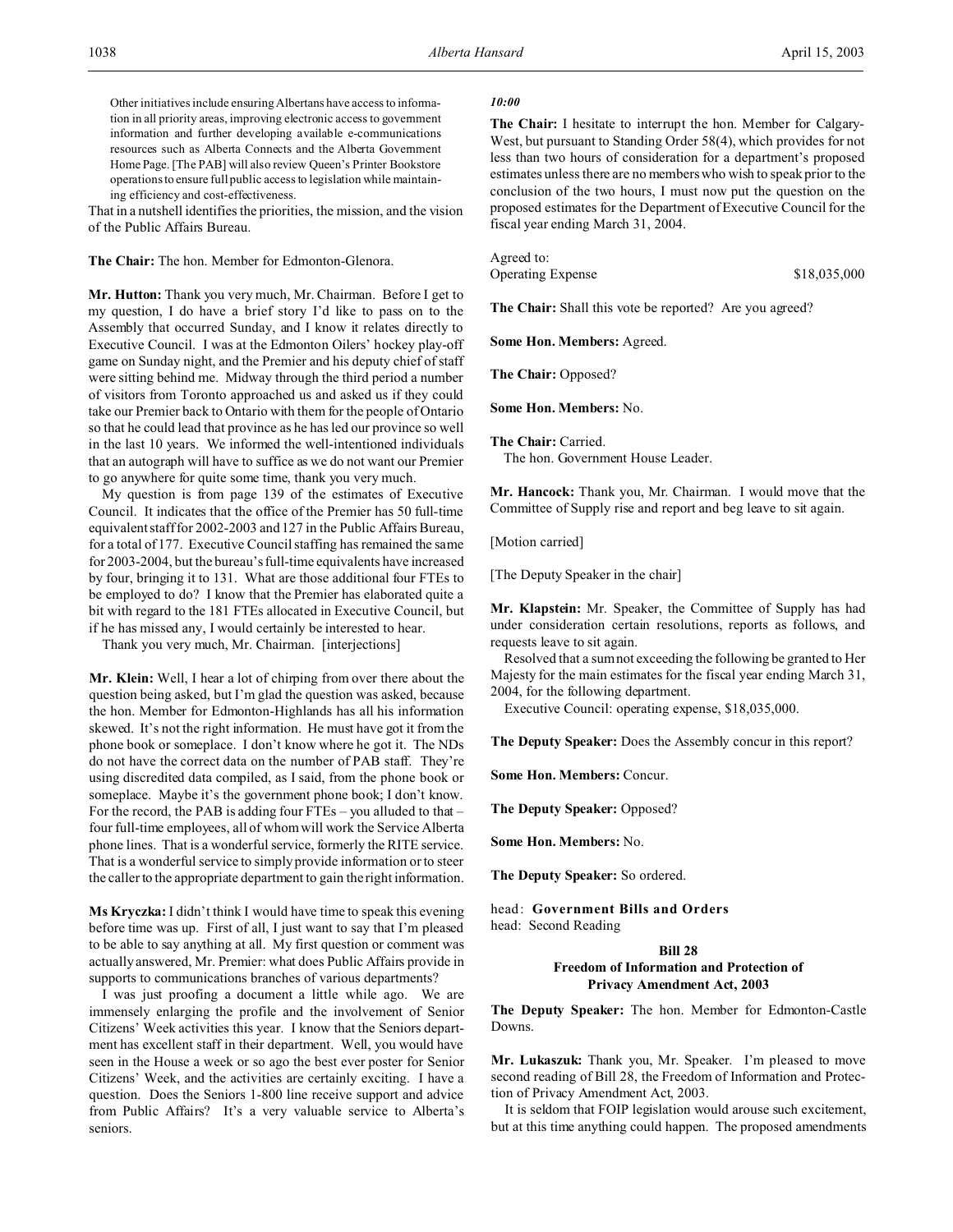An amendment is being made to protect personal banking and credit card information. The amendment will state that it is presumed to be an unreasonable invasion of a third party's personal privacy to disclose their personal banking and credit card information. Mr. Speaker, another amendment to the act will give the Information and Privacy Commissioner the discretion to refuse to conduct an inquiry after considering all the relevant circumstances. This will reduce the time and resources that are currently spent on inquiries that are simply unnecessary.

Criteria are currently set out for excluding public bodies from the application of the FOIP Act. For consistency the proposed amendments will make the criteria for excluding public bodies from the act the same as the criteria for including them. Consequential amendments will be made to the Traffic Safety Act to allow for regulations that will establish criteria for releasing motor vehicle registry information. The remainder of the amendments to the FOIP Act are housekeeping in nature.

At this time, Mr. Speaker, I also would like to move to adjourn the debate on Bill 28. Thank you.

[Motion to adjourn debate carried]

# **Bill 35 Tobacco Tax Amendment Act, 2003**

**The Deputy Speaker:** The hon. Member for Calgary-Fort.

**Mr. Cao:** Thank you, Mr. Speaker. It's a great pleasure for me to stand today and move second reading of Bill 35, the Tobacco Tax Amendment Act, 2003.

This bill will make several changes in the legislation governing the collection of tobacco taxes in the province. The proposed amendments will provide a level playing field for tobacco consumers and retailers in Alberta. Mr. Speaker, since the introduction of higher tobacco taxes last year, the purchase of tax-paid tobacco has dropped dramatically. While many Albertans have in fact chosen a healthier life, a small part of the reduction is due to increased sales of tax-free tobacco at the duty-free stores and through the Alberta Indian tax exemption program. As a result, the Alberta government is losing millions of dollars in potential tax revenues. The amendments will set appropriate limits on the amount of tax-free tobacco that can be brought into Alberta and further improve our ability to ensure that any tobacco purchased tax free is for personal consumption only and not for resale to others.

## [Mr. Klapstein in the chair]

Mr. Speaker, the intent of raising tobacco taxes was to create a healthier province in which we all enjoy living, and it's working. The intent of this amendment is to close the loopholes, that are now being abused by some, in order to further discourage smoking and thus ensure that we continue down the road to a healthier Alberta.

I urge all members of this Legislature to give Bill 35 their full support. Thank you.

**The Acting Speaker:** The hon. Member for Edmonton-Ellerslie.

**Ms Carlson:** Thank you, Mr. Speaker. I'm happy to have an opportunity to speak to Bill 35, the Tobacco Tax Amendment Act, 2003, in second reading. As we understand the object of this bill, it's twofold. First, we see the legislation closing some loopholes that currently are allowing tobacco products to enter the province tax free. The changes in Bill 35 would see Albertans pay taxes on cigarettes that are imported into the province. Secondly, the changes proposed in this legislation would further discourage smoking amongst Albertans, we hope, because a cheap source of cigarettes is eliminated and thereby increasing the financial incentives not to smoke, so we think that those things are all good.

When we take a look at the background for this bill, we see that in the 2002 budget the Alberta government decided to substantially increase tobacco taxes to discourage Albertans from smoking, and we saw cigarette taxes rise from about \$1.75 to about \$4 per pack, and the taxes on loose-cut tobacco were equalized at this rate. Also, taxes on cigars rose by the same percentage as taxes on cigarettes. We had that debate here in the Legislature the other day when one of the members from Calgary talked about his friend – or perhaps it was himself – who's importing cigars from Manitoba now cheaper after paying the freight than he can purchase them here. So that is specifically what this particular bill addresses in terms of closing that particular loophole.

So what happened back in 2002 is that over the short-to-medium term the government believed that the increase in tobacco tax would result in increased government revenue. The revenue goes straight to the general revenue fund, therefore enabling the government to have access to more money to spend on anything they wanted. When the government proposed this significant increase, some Albertans raised concerns about it, particularly with regard to blackmarket cigarette activities that this tax might create. Amongst those people were the Official Opposition, and of course what we thought would happen did in fact happen. People talked about the black market for tobacco products in Alberta growing significantly because smokers who did not want to quit would begin to look for bargains, and we saw examples of that in this House. Since the high tobacco taxes have been implemented, the numbers of Albertans purchasing tobacco products have decreased, and the number of Albertans who import illegal cigarettes and tobacco products, that you do not have to pay taxes on, is on the rise.

## *10:10*

## [The Deputy Speaker in the chair]

According to a study conducted by the government's own department, the Finance department, cigarette sales declined 18 percent in the first three months after the tax hike. As of October 31, 2002, cigarette sales had declined by over 21 percent. In comparison, Stats Canada has reported that cigarette smoking in Canada over the same period is only down 8 percent. So the statistics confirm that encouraging the price of cigarettes to go up discourages smoking amongst Albertans, and this bill is a move forward in terms of trying to further decrease the number of Albertans using products by providing a level playing field and making them uniformly expensive for everybody. So it hopes to provide a further disincentive for smoking cigarettes, as we see it.

The government predicted that the \$18 per carton increase in the price of cigarettes would boost illegal sales and bootlegging, and they had budgeted an extra \$1.5 million for enforcement. As we understand it, part of the money was used to increase the number of tobacco tax inspectors to 20 from five. Tax-free sales are only permitted to natives with an Alberta Indian tax exemption card, but inspectors have uncovered a number of illegal sales since the taxes came into effect. As of the end of November 2002 tobacco tax inspectors had seized many cartons of cigarettes, well over 200. Twenty-seven people were charged and 13 were convicted, paying a total of \$7,500 in fines.

Recently, Albertans have found that they can dodge the tobacco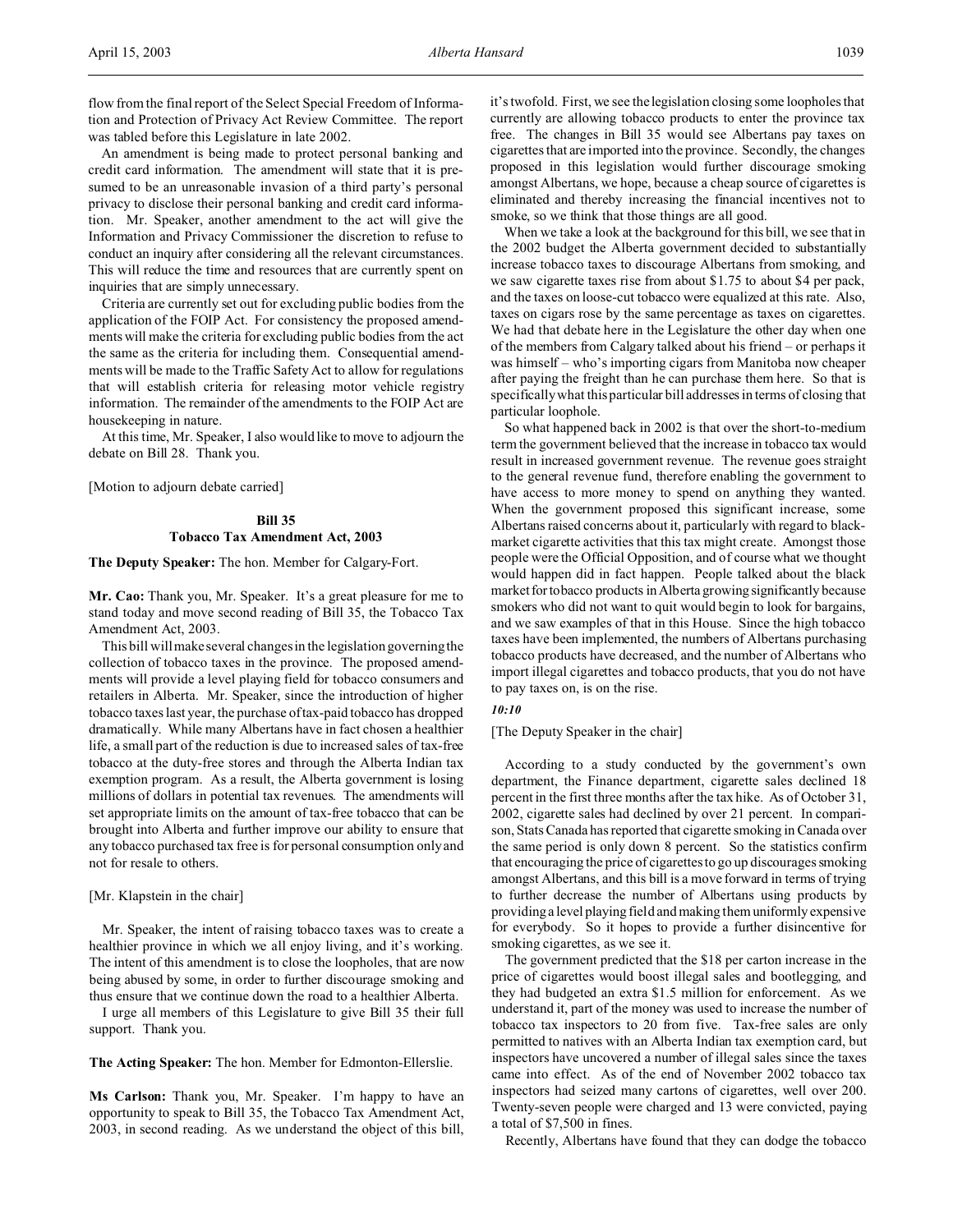tax by purchasing their cigarettes from the United States and over the Internet. On-line sales have seen big increases since the government increase in tobacco taxes, so this legislation looks at closing that loophole by requiring all cigarettes that arrive through the mail to have taxes paid on them before they can be removed from the post office. This is only possible as a result of a deal made with the federal government to allow postal agents to collect this tax. Additionally, many Albertans have started to travel over the border to the States in order to bring cigarettes back to the province tax free, and the claim is being made that some Albertans are making several trips every day, Mr. Speaker, and bringing back their personal limit of tax-free cigarettes each and every time. So, once again, this bill attempts to stop this by allowing customs officers to charge a fee equivalent to the tobacco tax before the products can be brought over the border.

There were several sections of the Tobacco Tax Amendment Act debated in this House last year but for some strange reason never proclaimed into law. So as we see this bill, we've got some questions that we hope will be cleared up for us when we get to committee, and subject to the answers that we get, it looks like we're going to be able to support this bill. Firstly, of course, we believe that any initiative that will reduce tobacco consumption is a good thing, reducing tobacco consumption, regardless of what they're smoking and how they're smoking it. Definitely there is lots of scientific proof to determine that smoking is harmful to health, and of course by reducing the number of smokers, we reduce health costs, and reducing health care costs is in everybody's interests, and that's definitely a very good thing.

We want to eliminate tobacco products that are available on the black market and ensure that there is fairness for both users and retailers of tobacco products. So the issues that we need to have answered are: why were there sections of the Tobacco Tax Act that had been passed by this House not proclaimed into law? What was the delay in making these pieces of legislation into law? How do the changes proposed in Bill 35 affect the unproclaimed changes that are currently on the record? What guarantees do Albertans have that the changes proposed in the bill will eventually become law?

The amount of tobacco products that are not marked for tax-paid sales that a person in Alberta is allowed to hold has decreased from 1,000 grams to 200 grams. So if you could give us the reason for the decrease and why 200 grams was chosen and how they expect the changes to affect the current practices.

When the government put the tobacco tax in place in 2002, they allocated 1.5 million more dollars for increased enforcement. Why didn't the government just put the changes proposed to Bill 35 in place instead? Do you expect the changes proposed in this bill to save money with respect to enforcement costs? If so, how much? If not, why not? Now that the changes are in place, will the tobacco tax enforcement costs return to the previous levels? If not, again, could you tell us why you're making the changes then in the first place?

We want to know why section 7 doesn't come into force with the rest of the act. If you can tell us why there's a delay in that. We'll get into that in committee in more detail, but generally if you can give us a reason before we talk about it in debate, that would be good.

So these changes require some significant co-operation with the federal government. We hear this is a government that doesn't like to co-operate with them too much, so if you can tell us how that little plan is going to unfold, we'd appreciate it.

My last question has to do with how taxes will affect companies like FedEx and Purolator who are now making deliveries. What's going to happen with the recovery of the charges on those packages? Does, in fact, Alberta have jurisdiction in those areas, or does that require some other kind of issue? Do you see any problems with NAFTA with regard to the changes being made here?

So, Mr. Speaker, if we could get the answers to those questions when we get into committee, we'll be quite happy. With those comments, I'll take my seat.

Thank you.

### **The Deputy Speaker:** The hon. Member for Edmonton-Highlands.

**Mr. Mason:** Thank you very much, Mr. Speaker. I am pleased to rise to speak to Bill 35. I just have a brief comment. Members may know that I did not support the legislation that was introduced a year ago to jack up taxes on tobacco, and that is notwithstanding a long personal history of promoting antismokingmeasures at the municipal level of government, where I'd always been a strong advocate of things which would reduce tobacco consumption. I believe that tobacco consumption is a major driver of our health care costs, and I think that effective means to deal with smoking and to reduce it are very important.

The problem with the legislation that was passed at the time and which this legislation amends is that it was essentially a tax grab. It wanted to increase the government's take from tobacco without allocating those additional revenues to programs to help people to quit smoking altogether. In other words, the government is only doing half the job and, in fact, has an ongoing benefit from the continued sale of tobacco products. So what I would like to see – and it's not here in this amending  $\text{bill} - \text{is}$  some provision that this money should be earmarked for smoking cessation programs and various other programs that would reduce the amount of tobacco consumed by Albertans.

The other point I'll make is that low-income people disproportionately are smokers relative to the population as a whole. Particularly in parts of my constituency there are a lot of low-income people and a lot of people who smoke, and a strictly financial approach to smoking reduction in my view is unfair and discriminates against the low-income people, who have a harder and harder time being able to afford the tobacco products. That burden does not fall equally and fairly. So it's a very one-sided approach. It's an approach that is ultimately designed to increase government revenues, and I have a difficulty with it.

### *10:20*

I have some questions relative to the bill. I find it interesting that the government of Alberta will now effectively impose duties on tobacco products coming across its border. Since we don't have customs locations on the Saskatchewan border or B.C. border, then I'm interested in how the government would intend to enforce this. I notice that there are exceptions in the act dealing with the importation of tobacco through the mail and the use of postal agents and customs officials and so on of the government of Canada to enforce that, and I am again curious how the government would see this being enforced through the mails in a practical way. It's great to say that, you know, legally you owe this money if you import it, but is it in fact going to be an effective piece of legislation?

I guess it gives rise to the last point I'd like to make, which is that surely we need to have some sort of national approach to this question. Rather than just Alberta jacking up its tobacco taxes, it might be an idea to have a national approach to tobacco, a national tobacco reduction strategy, and perhaps the government could take that up once they've finished resolving issues around gun control, the Wheat Board, and so on. Perhaps they might engage in some actual constructive federalism with other provinces. You know, for